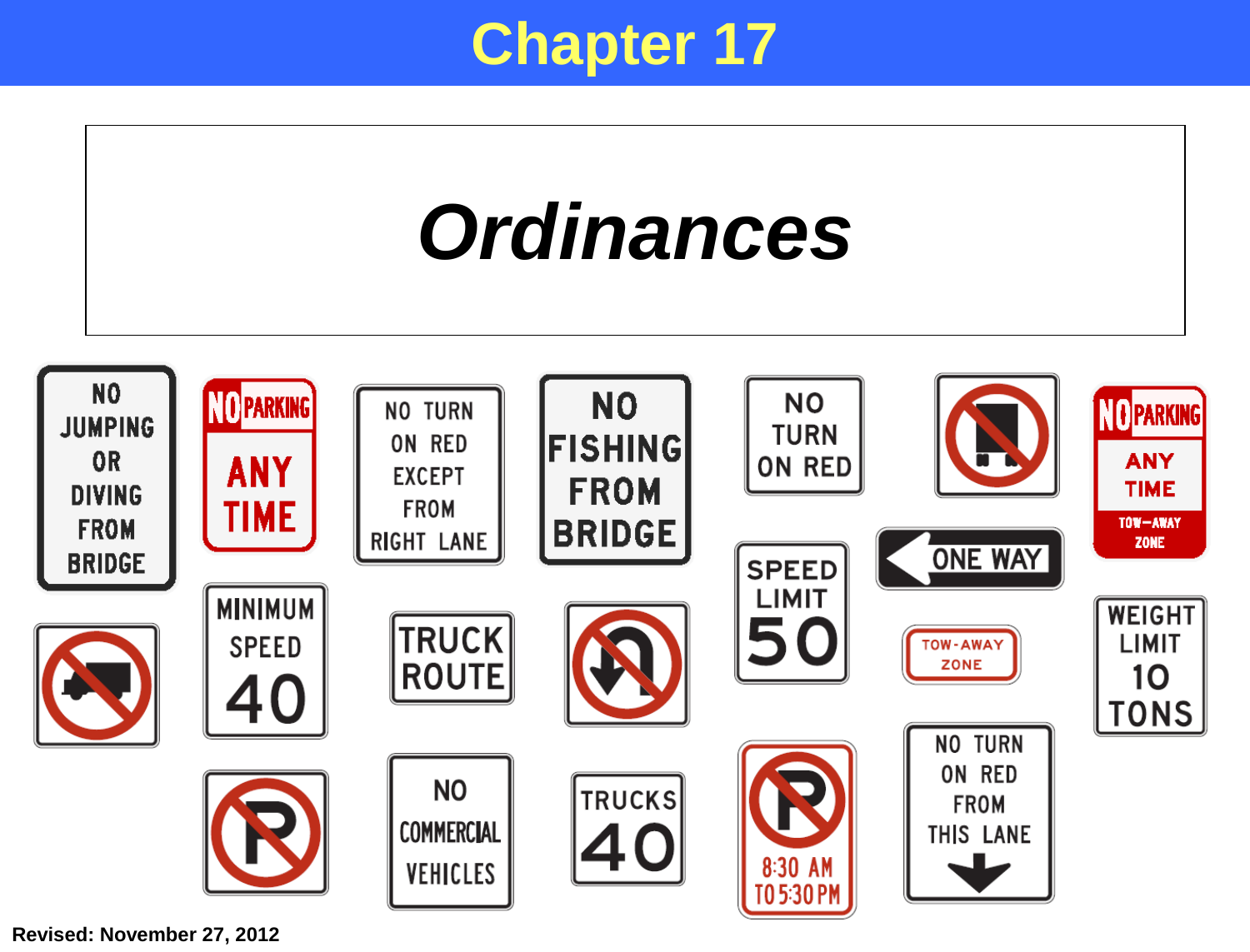## **Ordinance Examples**

- **Speed limits (minimum, maximum, school zones, night, truck, work zone, variable, etc.)**
- **Truck Prohibitions**
- **No Right Turn on Red (after stopping)**
- **STAA Reasonable Access**
- **Truck Routes**
- **Truck Prohibitions**
- **No Parking, No Parking (tow-away zone)**
- **Work Zone Speeding Penalty (\$250.00)**
- **No Left Turn, No Right Turn, No U-Turn**
- **Route Changes**
- **Farm Equipment Authorization (on fully controlled access routes)**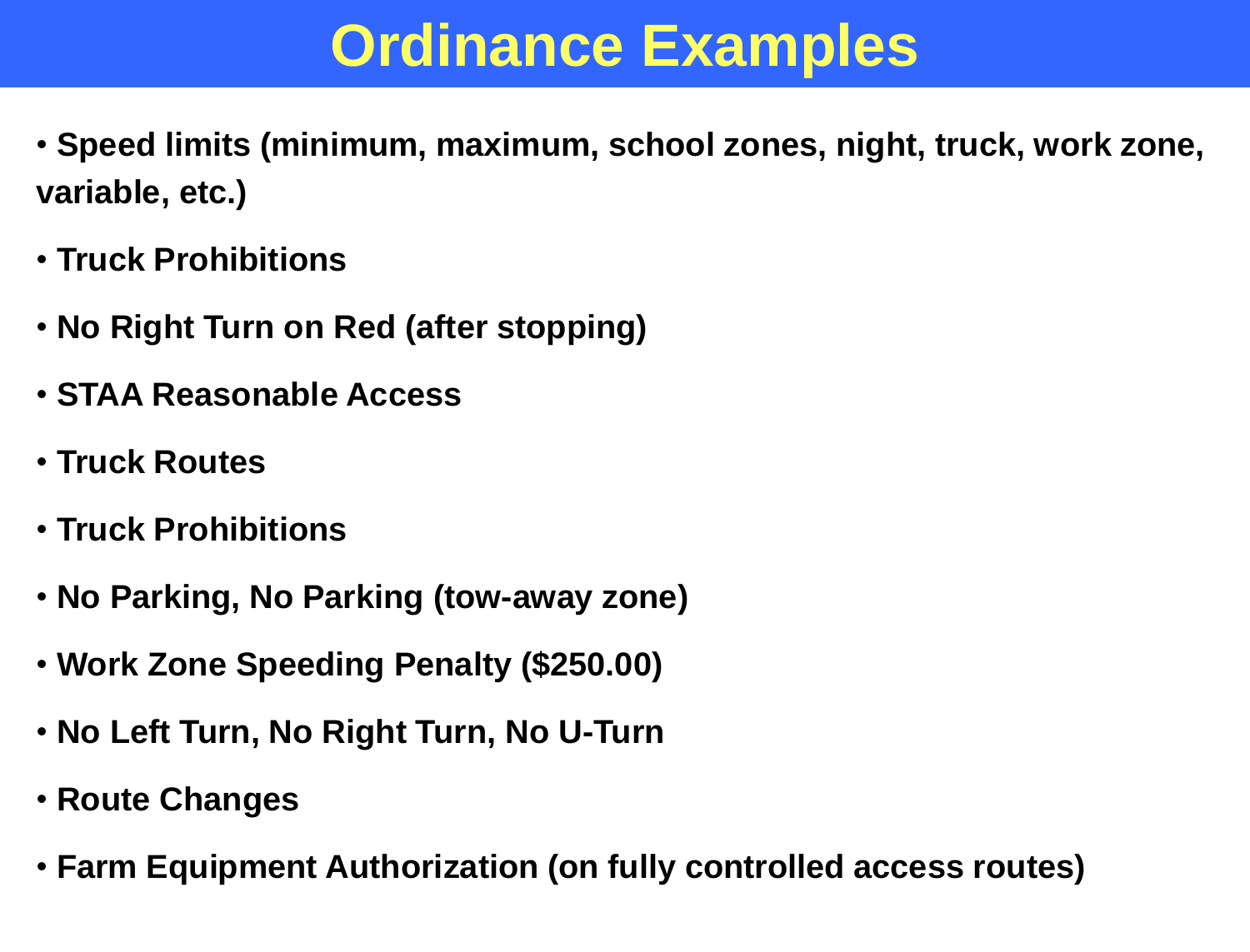# **Ordinances**

- **Ordinances are legal restrictions on state maintained roadways governing the movement of traffic**
- **The State Traffic Engineer has the authority to approve and implement ordinances based on North Carolina General Statutes (§143B-350) and the North Carolina Administrative Code (19A NCAC 4A.0104)**
- **TEAAS contains information on ordinances for all State Highway System roads in North Carolina since September 30, 1955**
- **There are approximately 1,200 ordinances enacted, and approximately 500 ordinances rescinded, each year**
- **There are approximately 38,000 active ordinances currently in TEAAS**
- **Access the ordinance screen by selecting:**

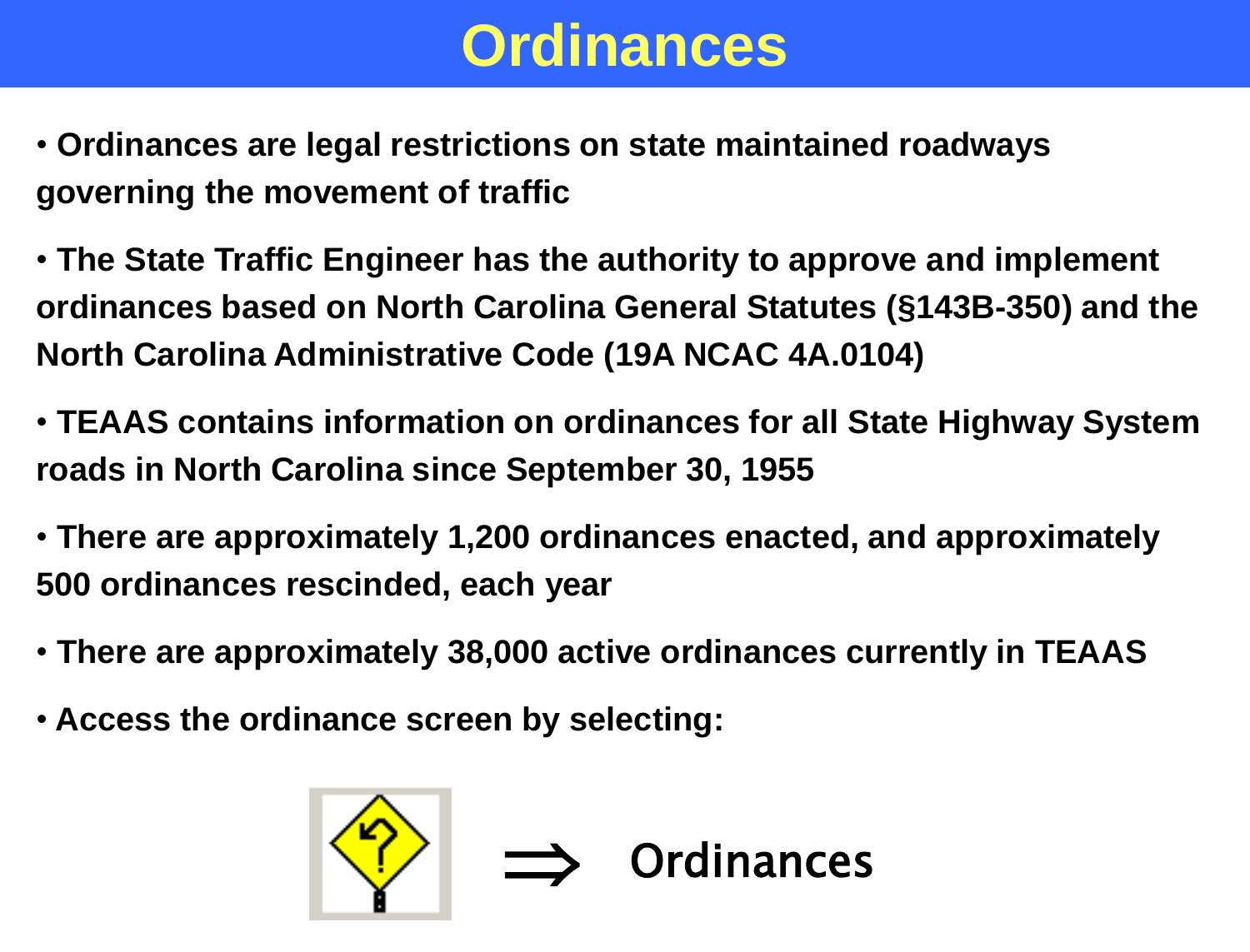## **Ordinance Search**

|                   | Ar TEAAS - Didinances                 |                                     |                                   |                         | $ a   = 1$                              |  |
|-------------------|---------------------------------------|-------------------------------------|-----------------------------------|-------------------------|-----------------------------------------|--|
|                   | Edit. Help                            |                                     |                                   |                         |                                         |  |
|                   | п                                     |                                     |                                   |                         |                                         |  |
|                   | Search Details<br>Criteria            |                                     |                                   |                         |                                         |  |
| Search            | Search By                             |                                     | Approval Status                   | <b>Repeal Status</b>    |                                         |  |
|                   | Ordinance Type<br><b>County</b>       | $\sim$                              | Approved                          | F Repealed              | <b>Status</b>                           |  |
| Criteria          | City<br>On Road ID                    | Ordinance Number                    | State Appr. Pending               | V State Recomm. Pending | P Active                                |  |
|                   | Region                                | Report Date Ordinance Did Number    | Region Appr. Pending              | Region Recomm. Pending  | $\Gamma$ Repealed                       |  |
|                   | <b>Division</b><br>치                  |                                     | T Div: Appr. Pending              | V Div, Recomm, Pending  | Search                                  |  |
|                   | <b>Actions On Results</b>             |                                     |                                   |                         |                                         |  |
|                   | Set Effective Date<br>Import List     | Set Repeat Dirts<br>State Approval  | State Reposit                     | Keliesh Table Data      |                                         |  |
|                   | <b>Results</b>                        |                                     |                                   |                         |                                         |  |
|                   | County<br>$\sim$                      | $D = 1$<br>Oldrianin Trpo           | <b>Read Oil</b>                   | maux)                   | OIL OILE<br>Elisable DI<br>Reponient DC |  |
|                   |                                       |                                     |                                   |                         |                                         |  |
|                   |                                       |                                     |                                   |                         |                                         |  |
|                   |                                       |                                     |                                   |                         |                                         |  |
|                   |                                       |                                     |                                   |                         |                                         |  |
|                   |                                       |                                     |                                   |                         |                                         |  |
|                   |                                       |                                     |                                   |                         |                                         |  |
| Search<br>Results |                                       |                                     |                                   |                         |                                         |  |
|                   |                                       |                                     |                                   |                         |                                         |  |
|                   |                                       |                                     |                                   |                         |                                         |  |
|                   |                                       |                                     |                                   |                         |                                         |  |
|                   | Reports<br>Date of Signing 07/02/2012 | Generate Certificate of Baie Making | Generals Report<br>Export to File |                         |                                         |  |
|                   |                                       |                                     |                                   |                         |                                         |  |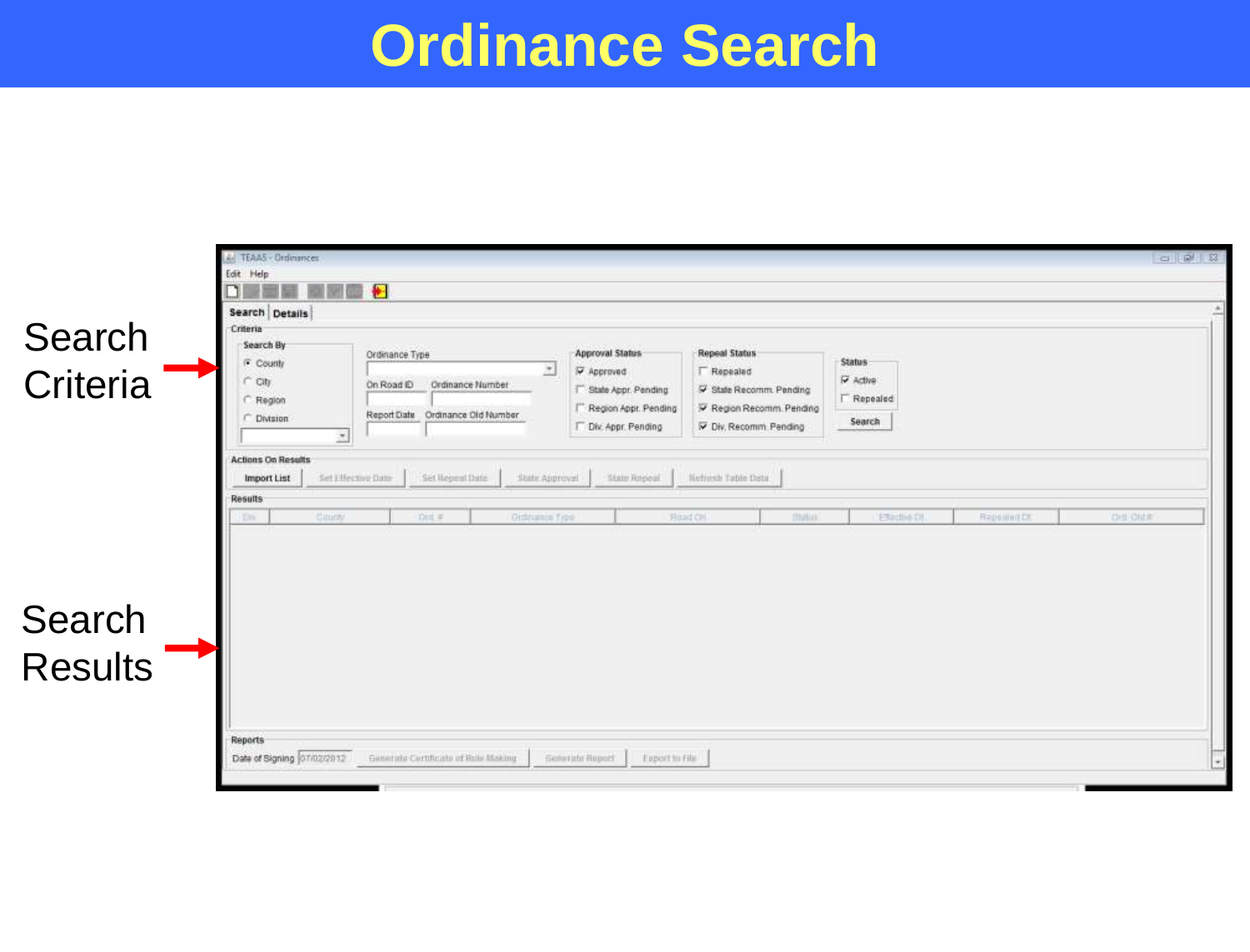# **Ordinance Search (cont.)**



For example, the above search would return ordinances that were approved AND were division repeal pending AND were active.

Note that the above screen indicates default values only and users have the option of changing the search criteria.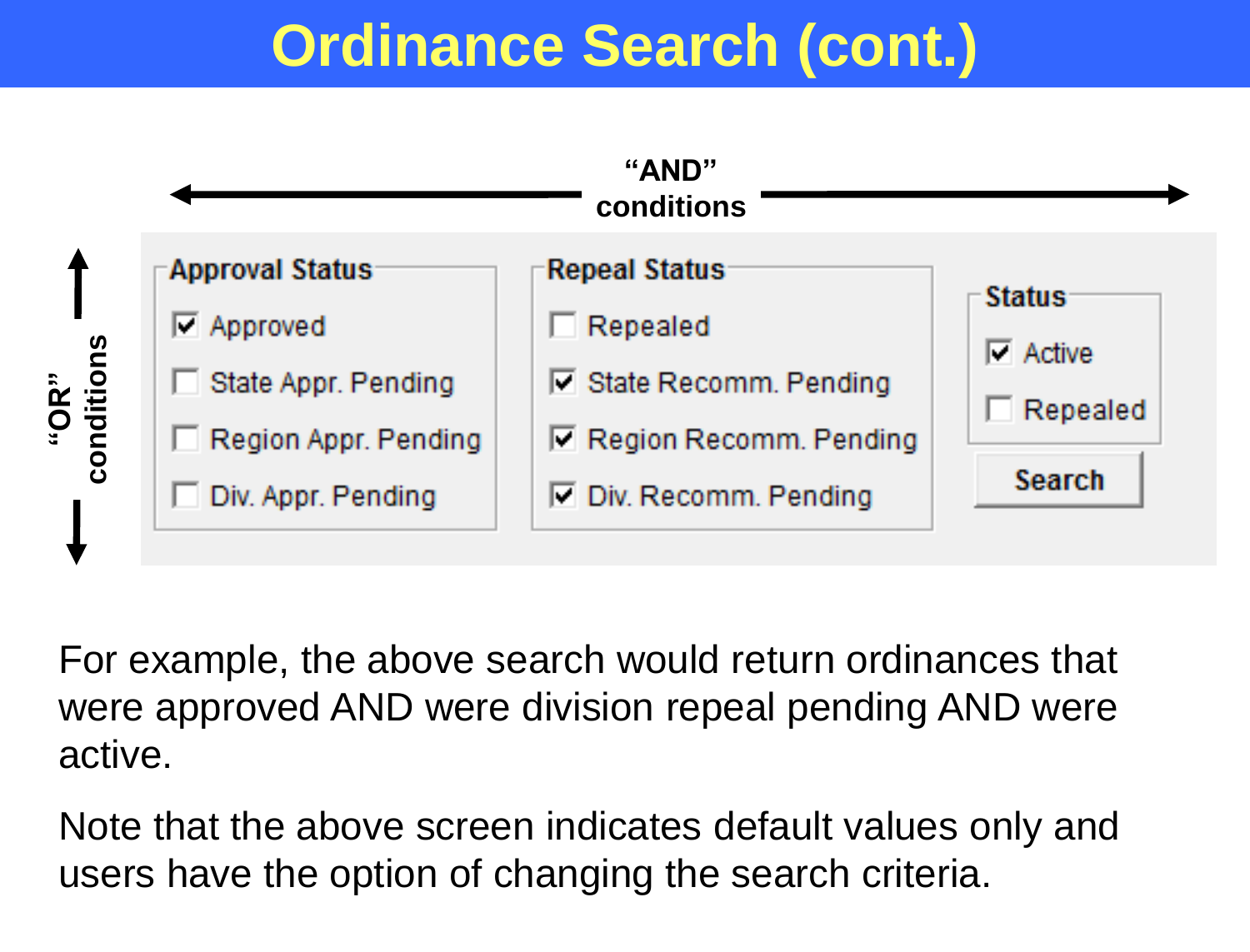## **Ordinance Search (cont.)**

Also, note that having all criteria checked is the same as having none of the criteria checked (both return ALL ordinances).

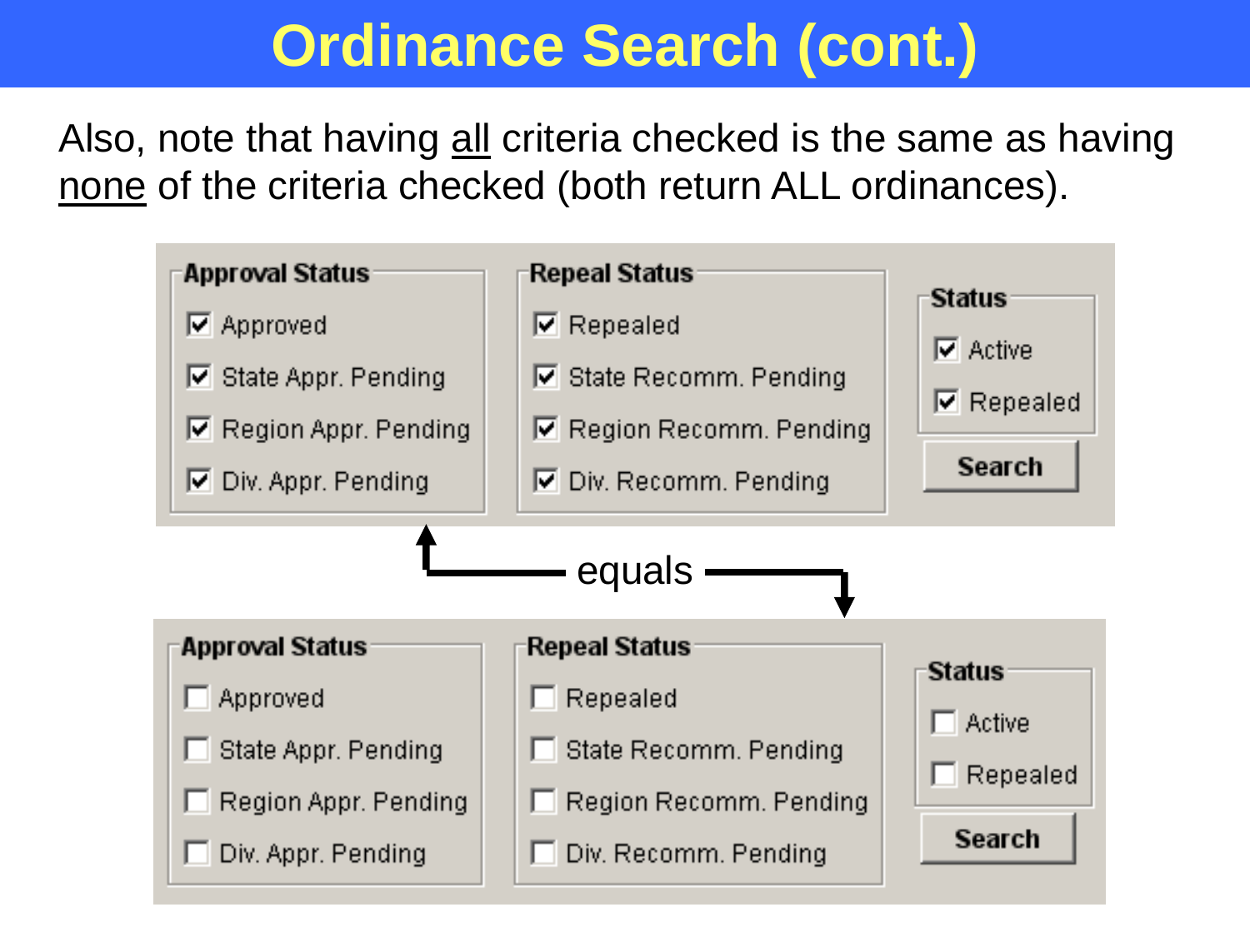# **Ordinance Report Example**

### **NCDOT TEAAS Ordinance Report**

### **Rural Speed Zones**

The Board of Transportation has delegated to the Secretary of Transportation the authority to adopt and promulgate all rules and regulations and ordinances regulating traffic on the highways pursuant to authority of N.C.G.S 143B-350 (g) (see 19ANCAC 4A.0004).

The State Traffic Engineer is subdelegated the authority by the Secretary of Transportation to adopt and promulgate all necessary rules, regulations and ordinances for the use of and to police traffic on state highways, and to set, change, or extend route numbers on the Primary Highway System of North Carolina pursuant to authority of N.C.G.S 143B-350(g) (see 19ANCAC 4A.0004).

Pursuant to that delegation, the State Traffic Engineer hereby adopts and promulgates the following ordinances based on traffic and engineering studies performed by the Traffic Engineering Branch, Department of Transportation, and in accordance with General Statute 20-141, 20-141.1.

**COUNTY DIVISION** WAKE 5

#### DECLARE THE FOLLOWING

| County /<br><b>Municipality</b> | Ordinance<br>Number | Effective<br>Date          | Route | Car<br>Spd Spd<br>Lmt | Trk<br>Lmt | Description                                                                                             |
|---------------------------------|---------------------|----------------------------|-------|-----------------------|------------|---------------------------------------------------------------------------------------------------------|
| WAKE                            |                     | 1044768 2/1/1980 SR 1313   |       |                       |            | 45 45 From SR 1009, northward to SR<br>1315.                                                            |
| WAKE                            |                     | 1045514 10/31/1990 SR 1313 |       |                       |            | 45 45 From SR 1419 northward to a<br>point 0.42 mile south of SR<br>1415, the southern limitof<br>Cary. |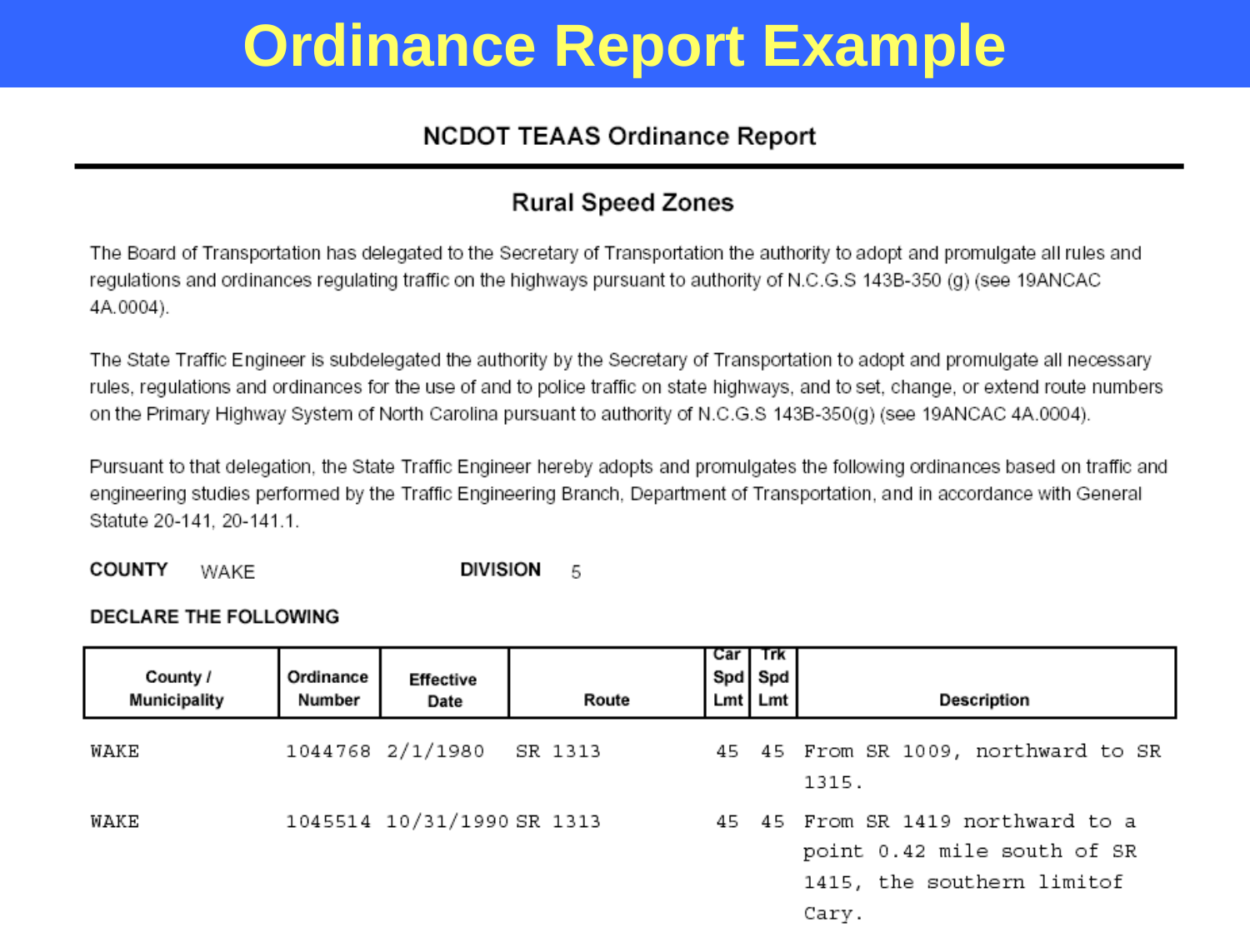## **Ordinance Details – Main Screen**

| & TEAAS - Ordinances                                                                                               | 모미지 |
|--------------------------------------------------------------------------------------------------------------------|-----|
| Edit Help                                                                                                          |     |
| $\bullet$<br>二                                                                                                     |     |
| Search Details                                                                                                     |     |
| Main   Description   Status                                                                                        |     |
| <b>Basic Information</b>                                                                                           |     |
| Ordinance Number Ordinance Type                                                                                    |     |
| 1061531<br>Rural Speed Zones-3                                                                                     |     |
| Approval Status<br>Status<br><b>Repeal Status</b>                                                                  |     |
| Approved<br>Active<br>Division Repeal Pending                                                                      |     |
| On Road<br>On Road ID<br>County                                                                                    |     |
| CARTERET-15<br>40001371<br>SR 1371<br>$\overline{\phantom{a}}$                                                     |     |
| City<br>Region<br>Division                                                                                         |     |
| <b>EASTERN</b><br>HIGHWAY DIVISION 2                                                                               |     |
| Ramp Ordinance<br>Entry Date<br>Effective Date Repealed Date<br>Municipal Approval Cert.<br>Municipal Repeal Cert. |     |
| 7/9/2010<br>$\Gamma$ Yes?<br>5/28/2010                                                                             |     |
| <b>Begin Point</b>                                                                                                 |     |
| $C$ Feet<br>Reference Road<br>Distance<br>Direction<br>Milepost                                                    |     |
| .24<br>East-E<br><b>FULCHER</b><br>$C$ Miles                                                                       |     |
| HO Route<br>Milepost<br>Milepost Quality<br>Milepost On HO Route                                                   |     |
| SR 1371<br>10<br>I٥                                                                                                |     |
| <b>End Point</b>                                                                                                   |     |
| Reference Road<br>$C$ Feet<br>Distance<br>Direction                                                                |     |
| <b>Milepost</b><br>86.<br>West-W<br><b>FULCHER</b><br>$C$ Miles                                                    |     |
| Milepost<br>HO Route<br>Milepost On HO Route<br>Milepost Quality                                                   |     |
| SR 1371<br> 1.1<br> 1.1                                                                                            |     |
| <b>Other Information</b>                                                                                           |     |
| Car Speed Limit Truck Speed Limit Segment Length Sign Type # of Signs Sign Installation Date                       |     |
| 30<br> 1.1<br>30                                                                                                   |     |
| Ordinance Old Number Municipal Approval Date Municipal Repeal Date<br>Construction Project Number                  |     |
|                                                                                                                    |     |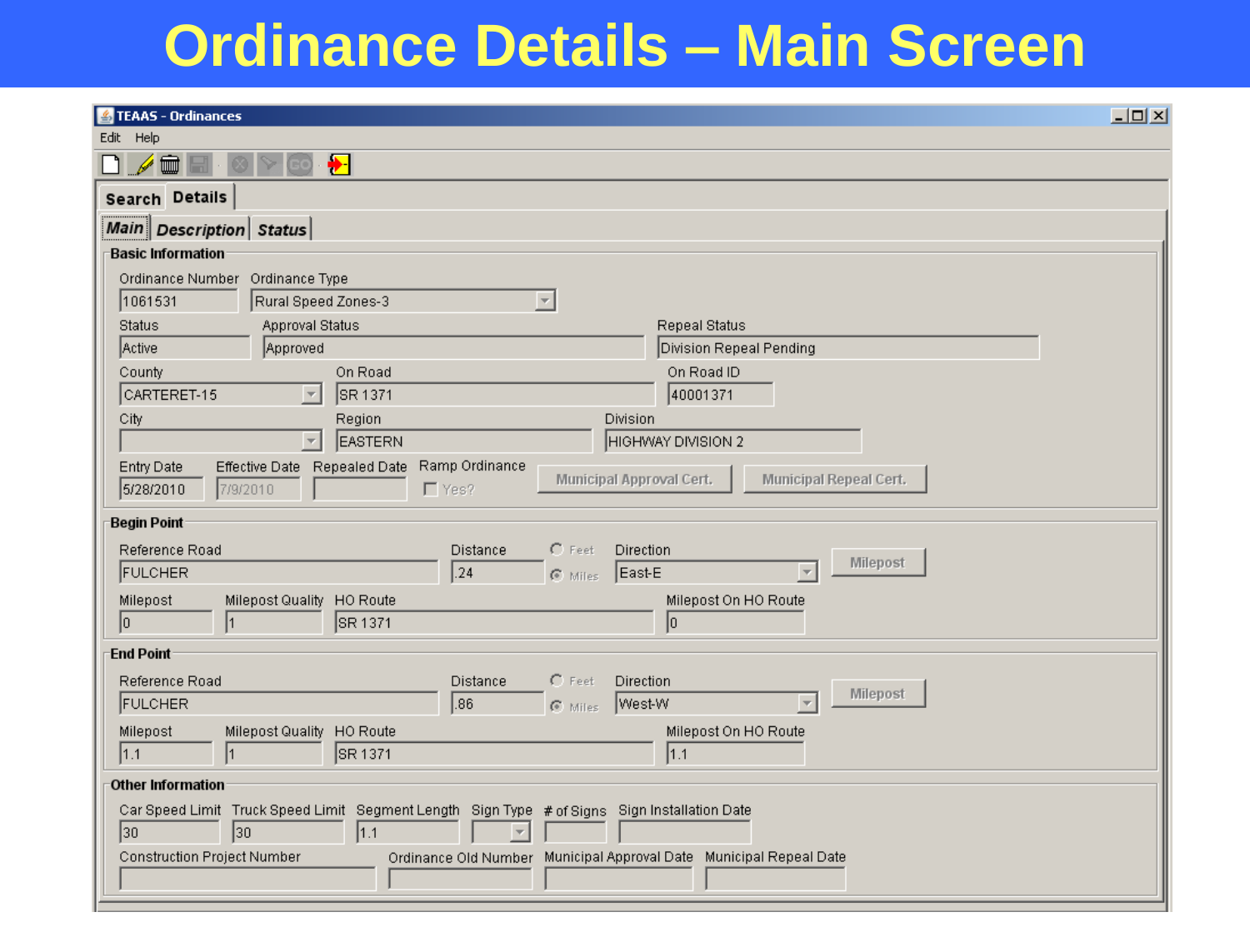## **Ordinance Details – Description Screen**

| TEAAS - Ordinances                                           | $\Box$ D $\times$ |
|--------------------------------------------------------------|-------------------|
| Edit Help                                                    |                   |
| $\bullet$<br>eo                                              |                   |
| Search Details                                               |                   |
| Main Description Status                                      |                   |
| -Ordinance Description                                       |                   |
| From 0.24 mile east of Fulcher to 0.86 mile west of Fulcher. |                   |
| Detailed Description                                         |                   |
|                                                              |                   |
|                                                              |                   |
|                                                              |                   |
|                                                              |                   |
|                                                              |                   |
|                                                              |                   |
|                                                              |                   |
|                                                              |                   |
|                                                              |                   |
|                                                              |                   |
|                                                              |                   |
|                                                              |                   |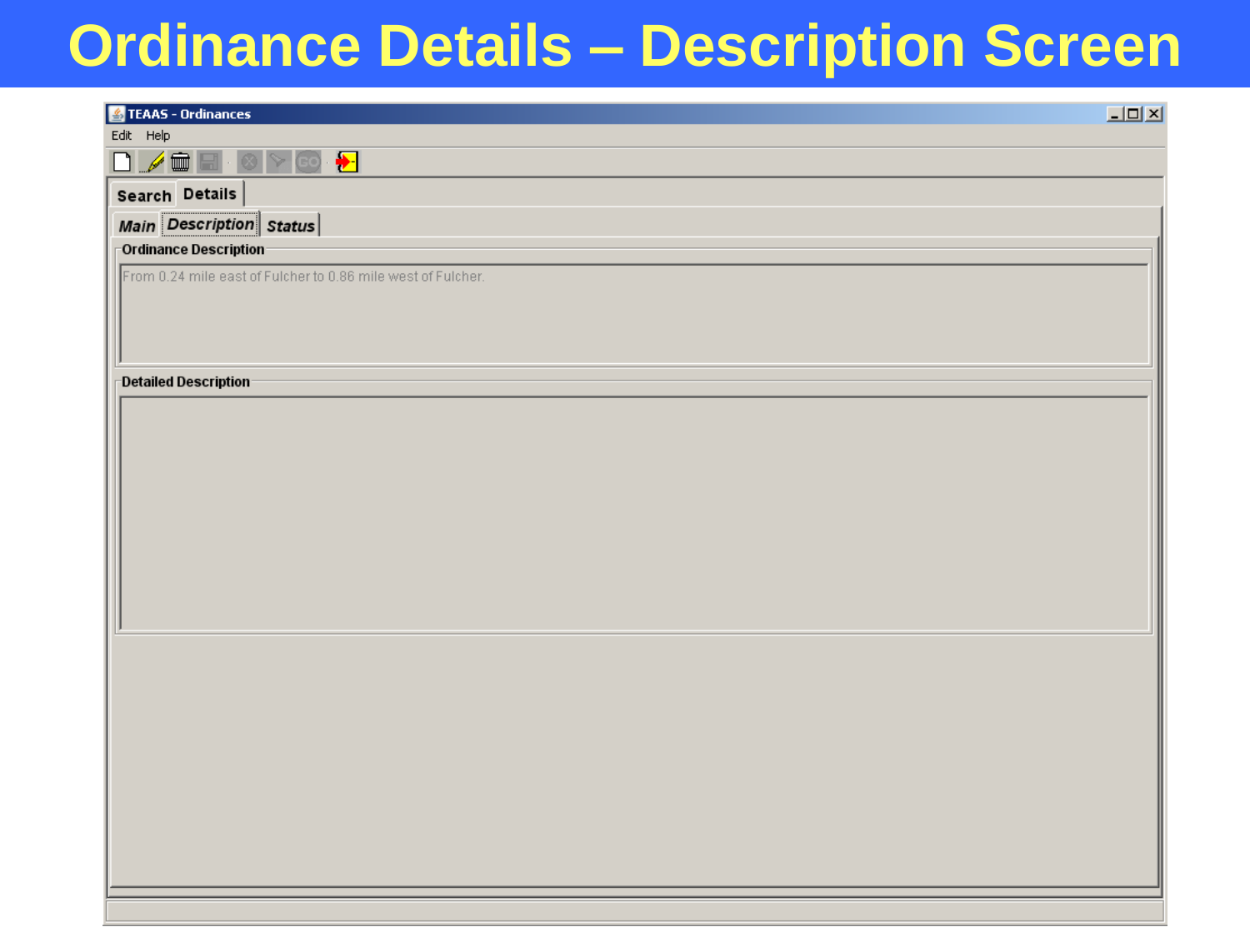## **Ordinance Details – Status Screen**

| Edit Help<br>$\bullet$<br>$\square \nearrow$<br>Search Details<br>Main Description Status<br><b>Status</b><br>Status<br>Approval Status<br><b>Repeal Status</b><br>Active<br>Division Repeal Pending<br>Approved<br><b>Approval Status</b><br>Date 28 May 2010 10:01 AM<br>Division Approval Mary V. Moore<br>Approve<br>Region Approval P. H. Daughtry<br>Date 21 June 2010 04:53 PM<br>Approve<br>Date 07 July 2010 11:32 AM<br>State Approval Jackie D. Johnson<br><b>Remove Approval</b><br><b>Repeal Recommendations</b><br>Division $\sqrt{\frac{1}{2}}$<br><b>Recommend for Repeal</b><br>Date<br>Region<br>Date<br><b>Recommend for Repeal</b><br>State<br>Data<br><b>Recommend for Repeal</b><br>Last Update<br>User ID   jackiejohnson<br>Date/Time 01 July 2010 06:10 PM | TEAAS - Ordinances |  |  | $\Box$ |
|-------------------------------------------------------------------------------------------------------------------------------------------------------------------------------------------------------------------------------------------------------------------------------------------------------------------------------------------------------------------------------------------------------------------------------------------------------------------------------------------------------------------------------------------------------------------------------------------------------------------------------------------------------------------------------------------------------------------------------------------------------------------------------------|--------------------|--|--|--------|
|                                                                                                                                                                                                                                                                                                                                                                                                                                                                                                                                                                                                                                                                                                                                                                                     |                    |  |  |        |
|                                                                                                                                                                                                                                                                                                                                                                                                                                                                                                                                                                                                                                                                                                                                                                                     |                    |  |  |        |
|                                                                                                                                                                                                                                                                                                                                                                                                                                                                                                                                                                                                                                                                                                                                                                                     |                    |  |  |        |
|                                                                                                                                                                                                                                                                                                                                                                                                                                                                                                                                                                                                                                                                                                                                                                                     |                    |  |  |        |
|                                                                                                                                                                                                                                                                                                                                                                                                                                                                                                                                                                                                                                                                                                                                                                                     |                    |  |  |        |
|                                                                                                                                                                                                                                                                                                                                                                                                                                                                                                                                                                                                                                                                                                                                                                                     |                    |  |  |        |
|                                                                                                                                                                                                                                                                                                                                                                                                                                                                                                                                                                                                                                                                                                                                                                                     |                    |  |  |        |
|                                                                                                                                                                                                                                                                                                                                                                                                                                                                                                                                                                                                                                                                                                                                                                                     |                    |  |  |        |
|                                                                                                                                                                                                                                                                                                                                                                                                                                                                                                                                                                                                                                                                                                                                                                                     |                    |  |  |        |
|                                                                                                                                                                                                                                                                                                                                                                                                                                                                                                                                                                                                                                                                                                                                                                                     |                    |  |  |        |
|                                                                                                                                                                                                                                                                                                                                                                                                                                                                                                                                                                                                                                                                                                                                                                                     |                    |  |  |        |
|                                                                                                                                                                                                                                                                                                                                                                                                                                                                                                                                                                                                                                                                                                                                                                                     |                    |  |  |        |
|                                                                                                                                                                                                                                                                                                                                                                                                                                                                                                                                                                                                                                                                                                                                                                                     |                    |  |  |        |
|                                                                                                                                                                                                                                                                                                                                                                                                                                                                                                                                                                                                                                                                                                                                                                                     |                    |  |  |        |
|                                                                                                                                                                                                                                                                                                                                                                                                                                                                                                                                                                                                                                                                                                                                                                                     |                    |  |  |        |
|                                                                                                                                                                                                                                                                                                                                                                                                                                                                                                                                                                                                                                                                                                                                                                                     |                    |  |  |        |
|                                                                                                                                                                                                                                                                                                                                                                                                                                                                                                                                                                                                                                                                                                                                                                                     |                    |  |  |        |
|                                                                                                                                                                                                                                                                                                                                                                                                                                                                                                                                                                                                                                                                                                                                                                                     |                    |  |  |        |
|                                                                                                                                                                                                                                                                                                                                                                                                                                                                                                                                                                                                                                                                                                                                                                                     |                    |  |  |        |
|                                                                                                                                                                                                                                                                                                                                                                                                                                                                                                                                                                                                                                                                                                                                                                                     |                    |  |  |        |
|                                                                                                                                                                                                                                                                                                                                                                                                                                                                                                                                                                                                                                                                                                                                                                                     |                    |  |  |        |
|                                                                                                                                                                                                                                                                                                                                                                                                                                                                                                                                                                                                                                                                                                                                                                                     |                    |  |  |        |
|                                                                                                                                                                                                                                                                                                                                                                                                                                                                                                                                                                                                                                                                                                                                                                                     |                    |  |  |        |
|                                                                                                                                                                                                                                                                                                                                                                                                                                                                                                                                                                                                                                                                                                                                                                                     |                    |  |  |        |
|                                                                                                                                                                                                                                                                                                                                                                                                                                                                                                                                                                                                                                                                                                                                                                                     |                    |  |  |        |
|                                                                                                                                                                                                                                                                                                                                                                                                                                                                                                                                                                                                                                                                                                                                                                                     |                    |  |  |        |
|                                                                                                                                                                                                                                                                                                                                                                                                                                                                                                                                                                                                                                                                                                                                                                                     |                    |  |  |        |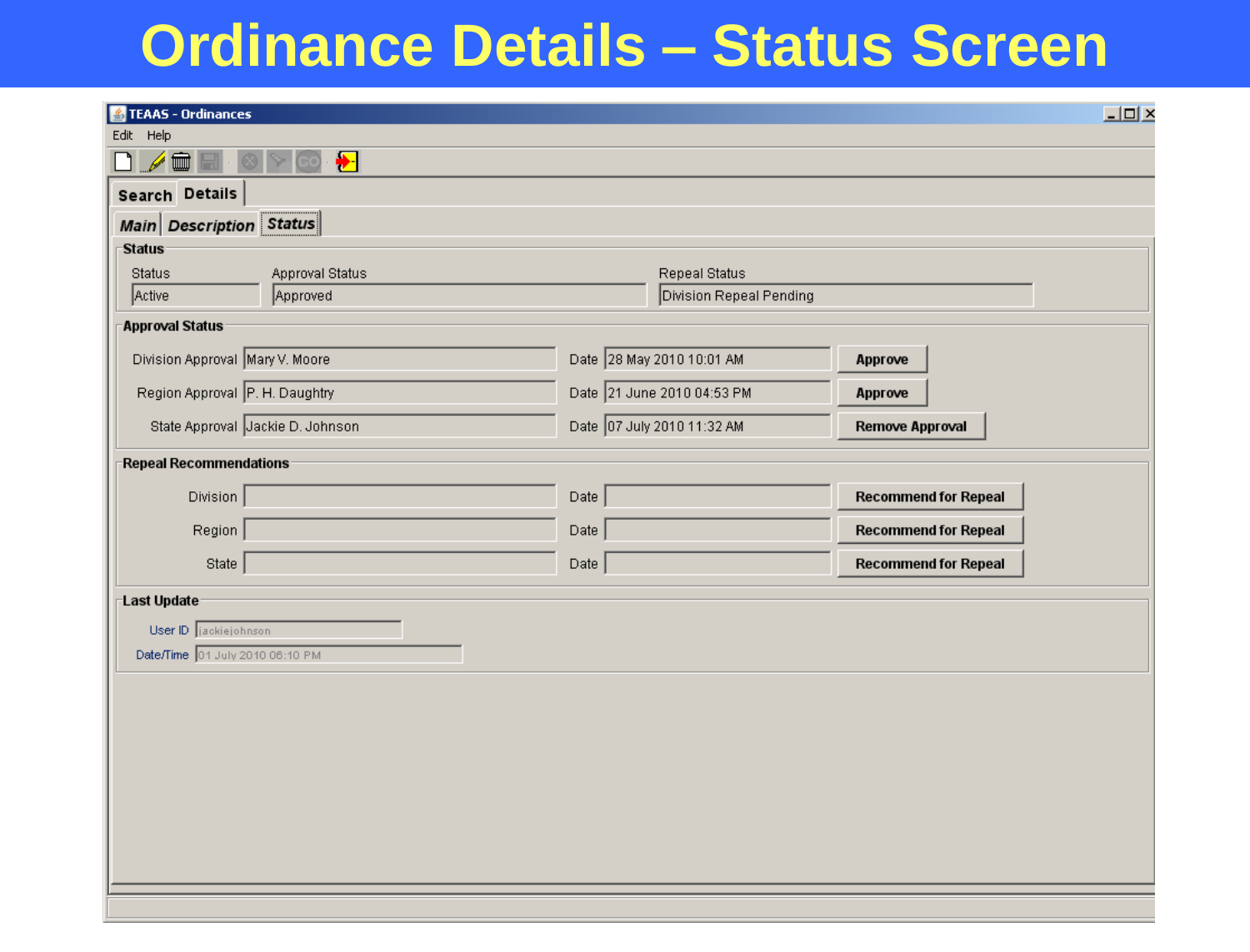## **Ordinance Approval/Repeal Process**

Ordinances are generally written and approved, or initially repealed, at the division level

Ordinances are reviewed and approved, or repealed, at the regional level

Ordinances are enacted, or rescinded, by the State Traffic Engineer

### **Note**

**Speed zone ordinances within municipal corporate limits also require concurrent municipal approval (unless the facility is controlled access).**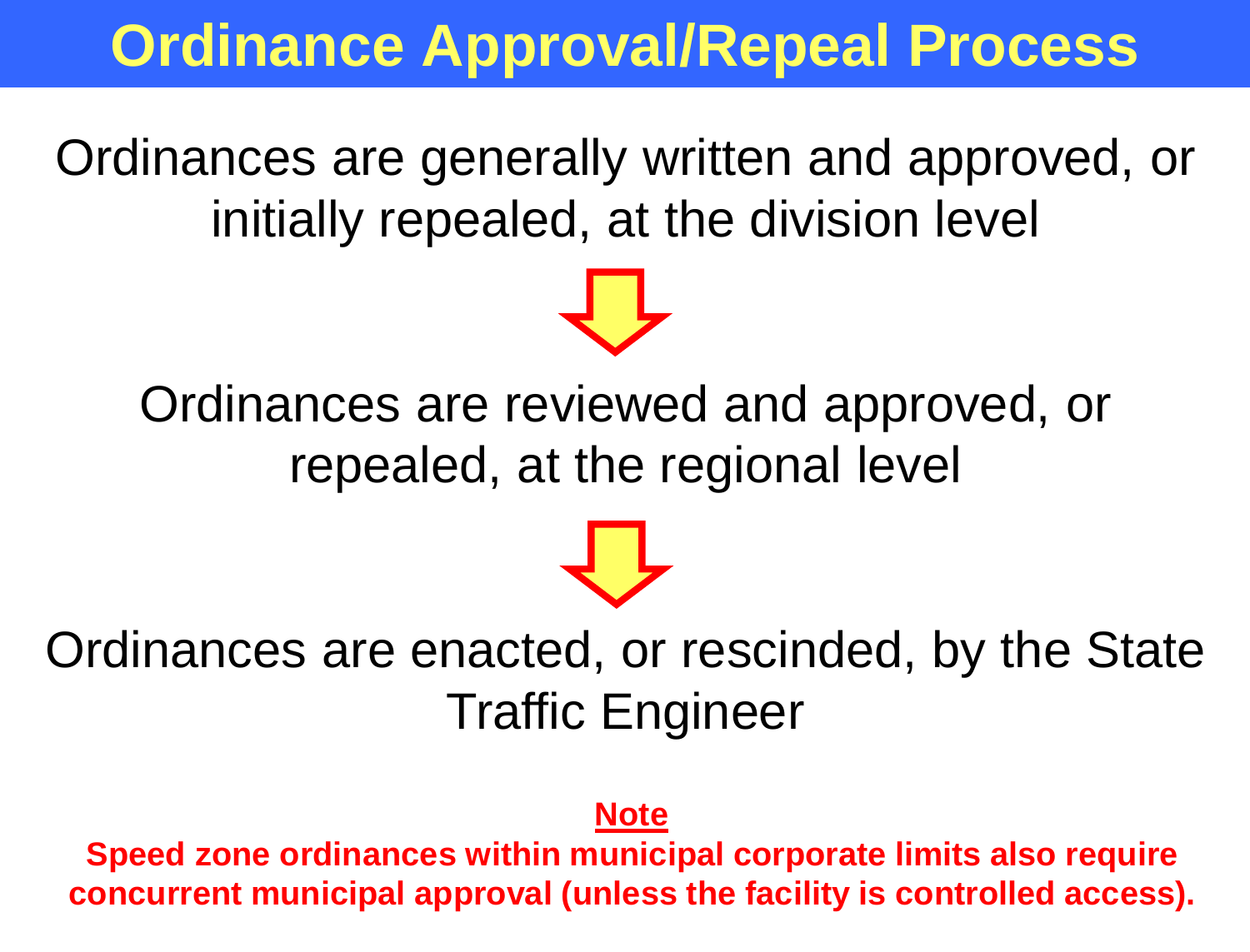## **Regional Information and Contact Resources**

### **Regional Traffic Engineering Offices:**



Select County

- Cape Fear Region Serves Div. 3
- Capital Region Serves Div. 5, 8
- · Sandhills Region Serves Divs. 6
- Triad Region Serves Divs. 7, 9
- · Metrolina Region Serves Div.10
- . High Country & Foothills Region Serves Divs. 11, 12
- · Blue Ridge Mountains Region Serves Div. 13, 14

### https://apps.dot.state.nc.us/dot/directory/authenticated/UnitPage.aspx?id=9685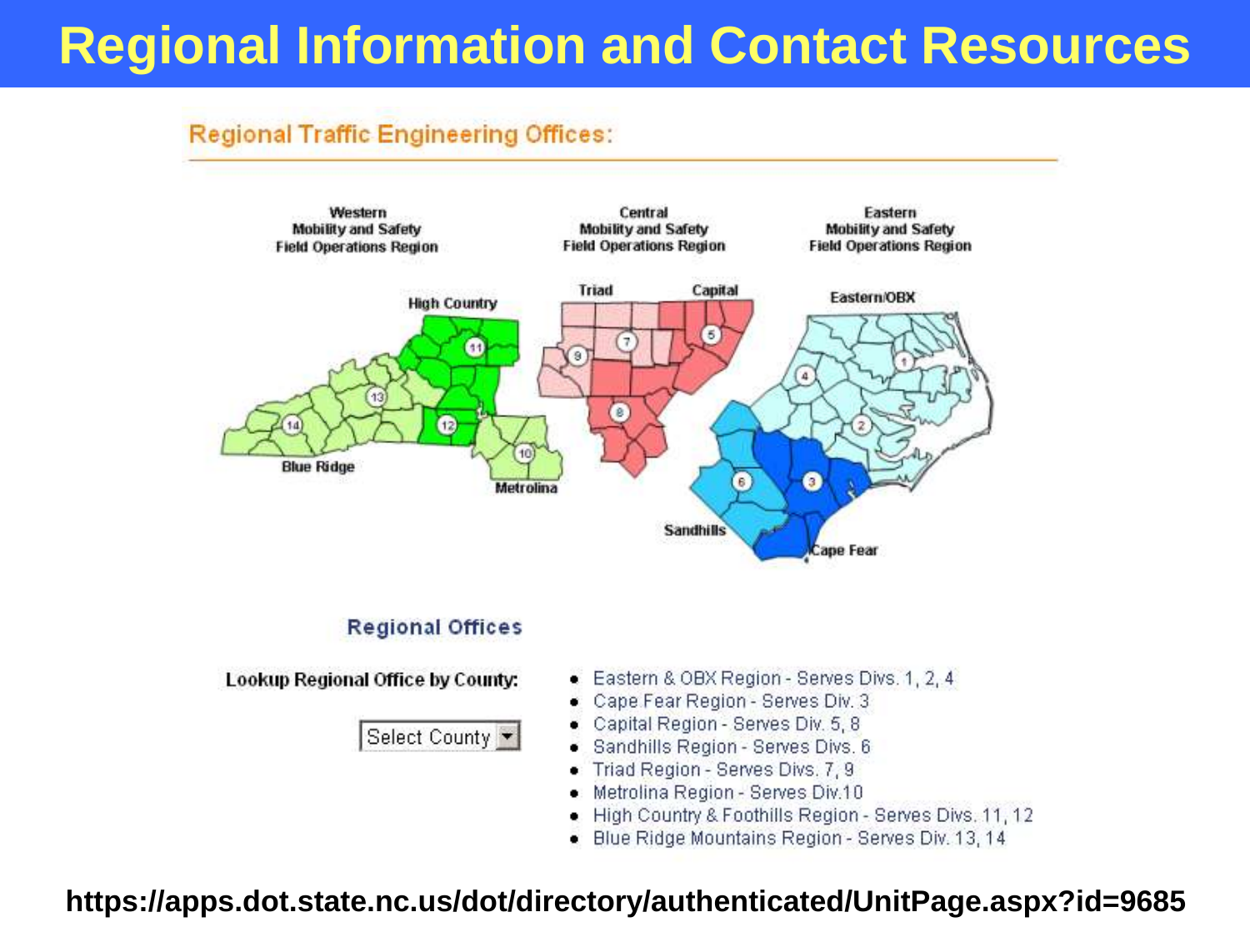# **Ordinance Overlaps**

• Overlaps are where one or more ordinances "overlap" the same stretch of road with one or more ordinances.

• In some cases this is allowed due to non-conflicting ordinance conditions or types (such as a no parking overlapping another no parking, or a speed zone overlapping a no U-turn).

• In other cases, this is a problem due to conflicting conditions or ordinance types (such as a truck prohibition overlapping a truck route, or a rural 35 MPH speed limit overlapping a rural 45 MPH speed limit).

- Overlaps are more problematic with older ordinances.
- Initiatives are currently in motion to eradicate all overlaps in the system.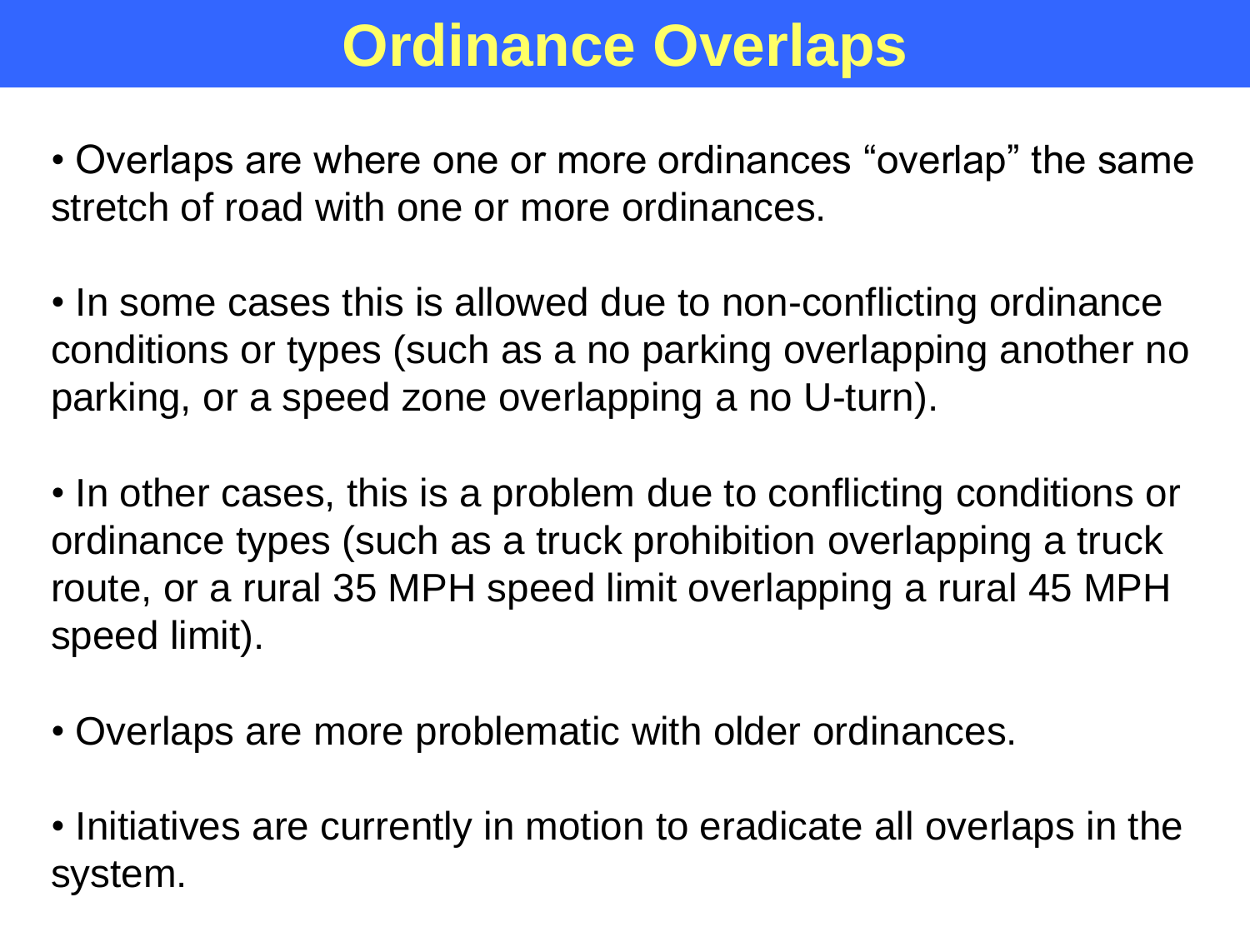## **Ordinance Overlap Example**

**Ordinance 1: 35 MPH speed limit for cars and trucks on road A between road B and 1.0 mile east of road B**

**Ordinance 2:**

**45 MPH speed limit for cars and trucks on road A between 1.0 mile west of road C and road C.**



**What is the legal speed limit for the overlap condition for this 0.5 miles?**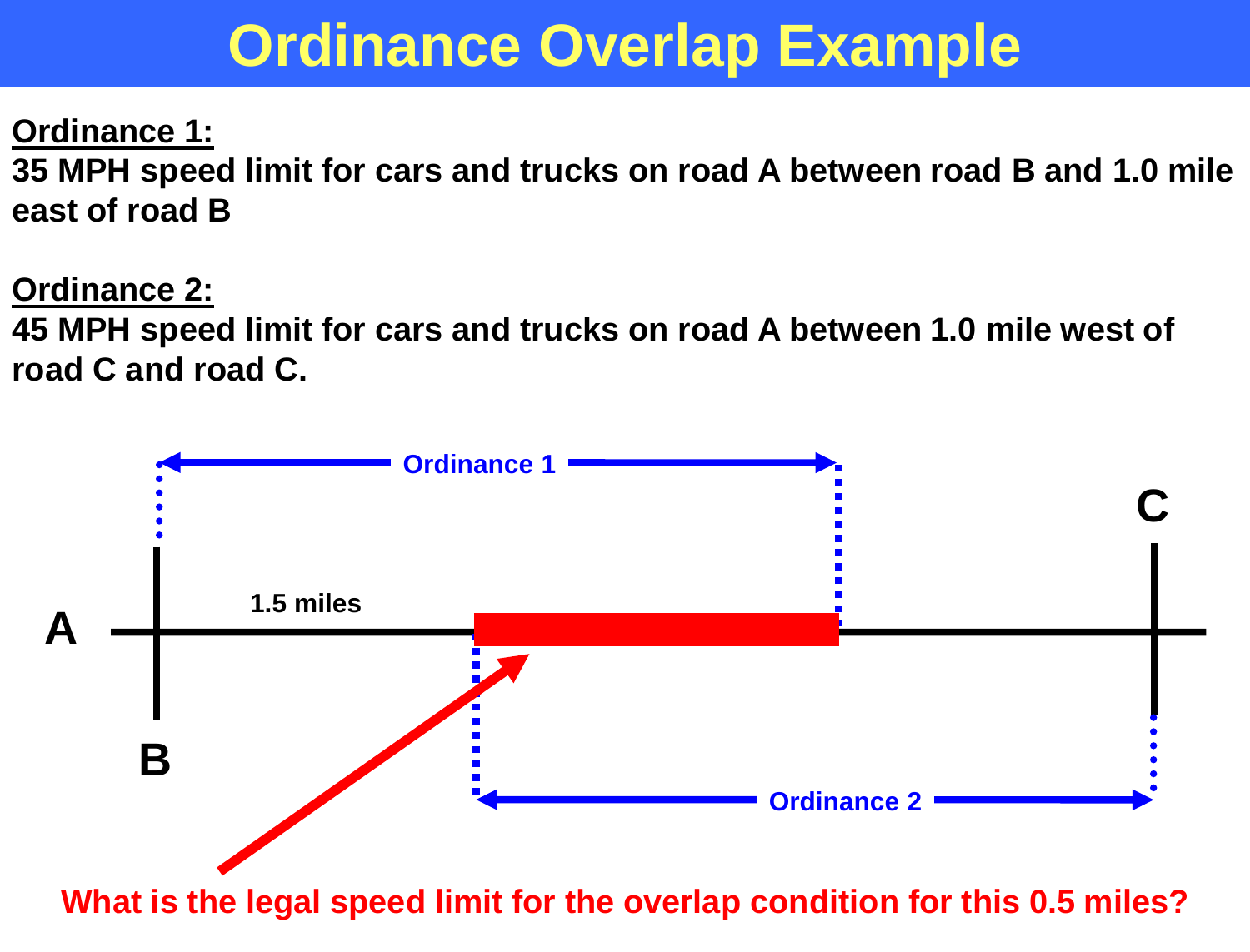1. What is the ordinance type code for a work zone speed penalty?

2. How many approved and active "No Jumping or Diving from Bridge" (type 15) ordinances are currently in the system?

3. When was ordinance 1060008 effective?

4. When was ordinance 1044689 repealed?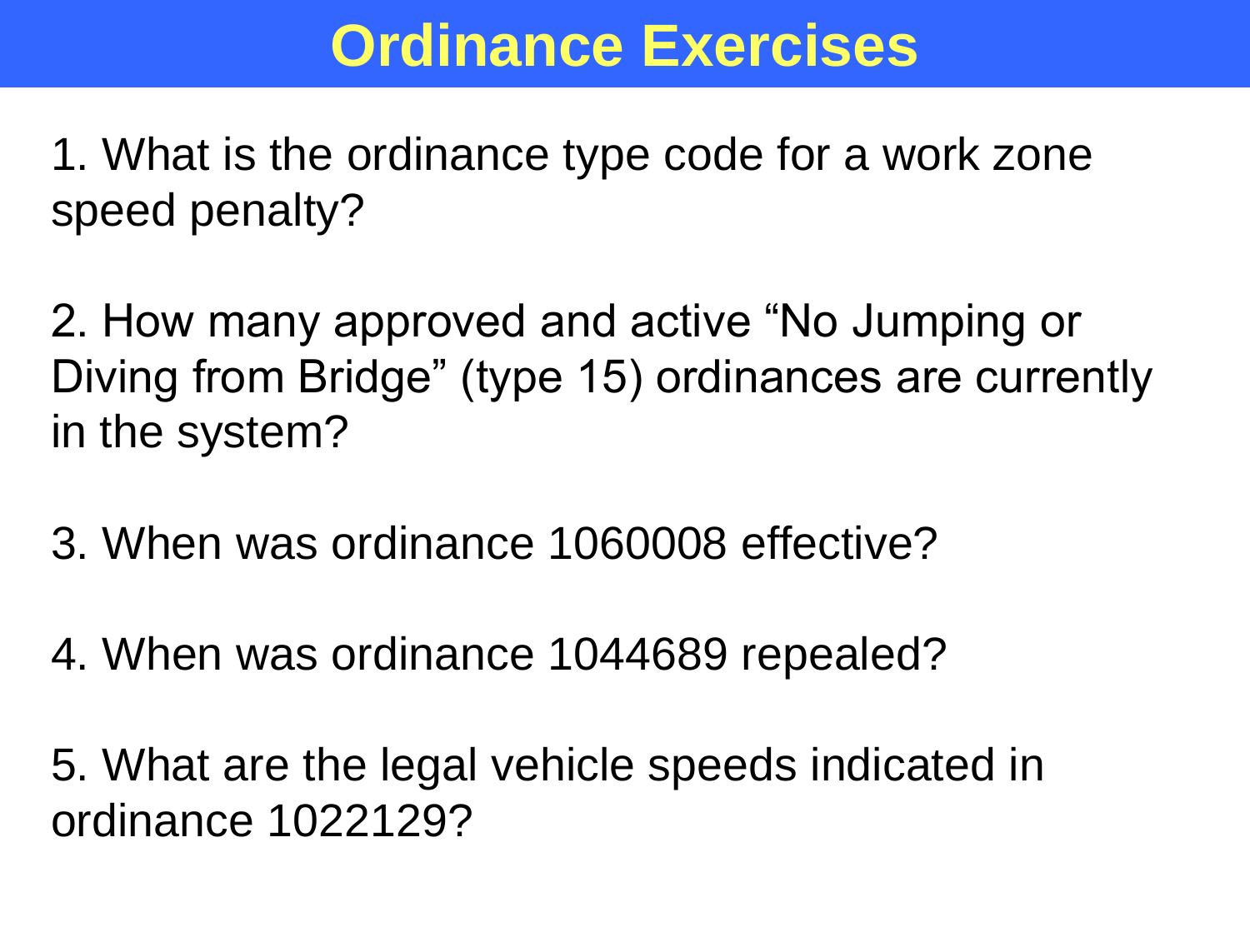1. What is the ordinance type code for a work zone speed penalty?

**10**

2. How many approved and active "No Jumping or Diving from Bridge" (type 15) ordinances are currently in the system?

- 3. When was ordinance 1060008 effective?
- 4. When was ordinance 1044689 repealed?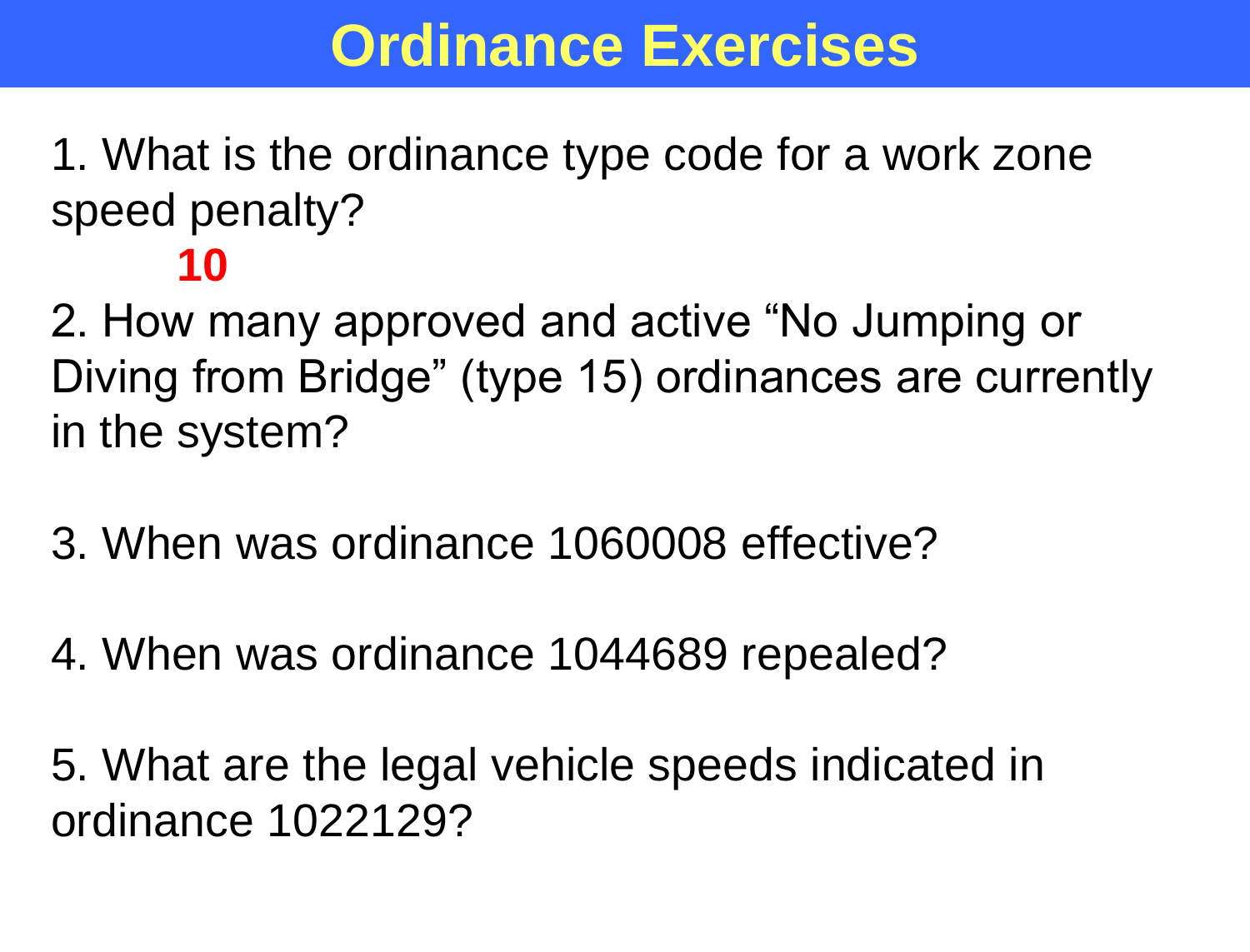1. What is the ordinance type code for a work zone speed penalty?

## **10**

2. How many approved and active "No Jumping or Diving from Bridge" (type 15) ordinances are currently in the system?

## **47**

- 3. When was ordinance 1060008 effective?
- 4. When was ordinance 1044689 repealed?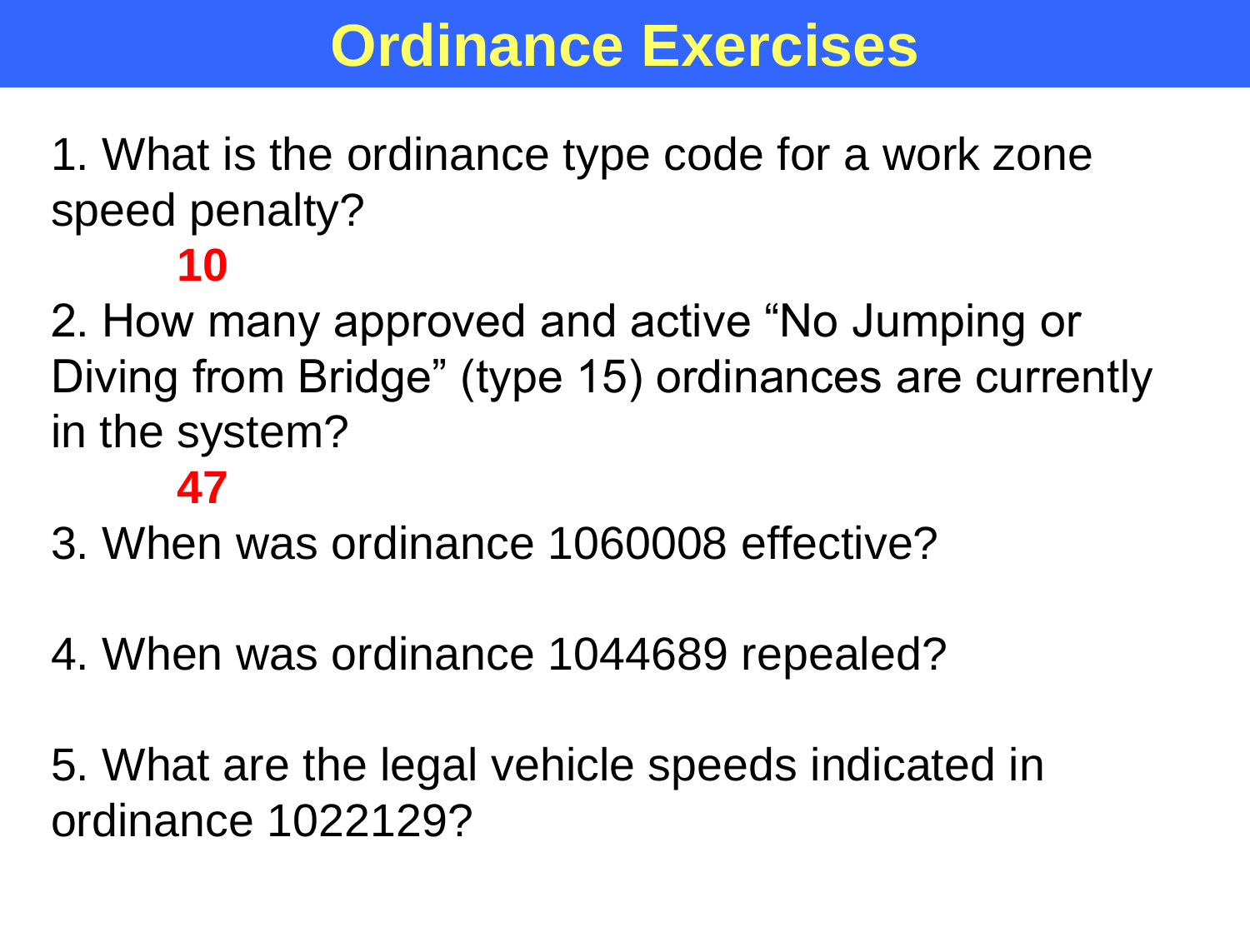1. What is the ordinance type code for a work zone speed penalty?

## **10**

2. How many approved and active "No Jumping or Diving from Bridge" (type 15) ordinances are currently in the system?

### **47**

- 3. When was ordinance 1060008 effective? **June 12, 2009**
- 4. When was ordinance 1044689 repealed?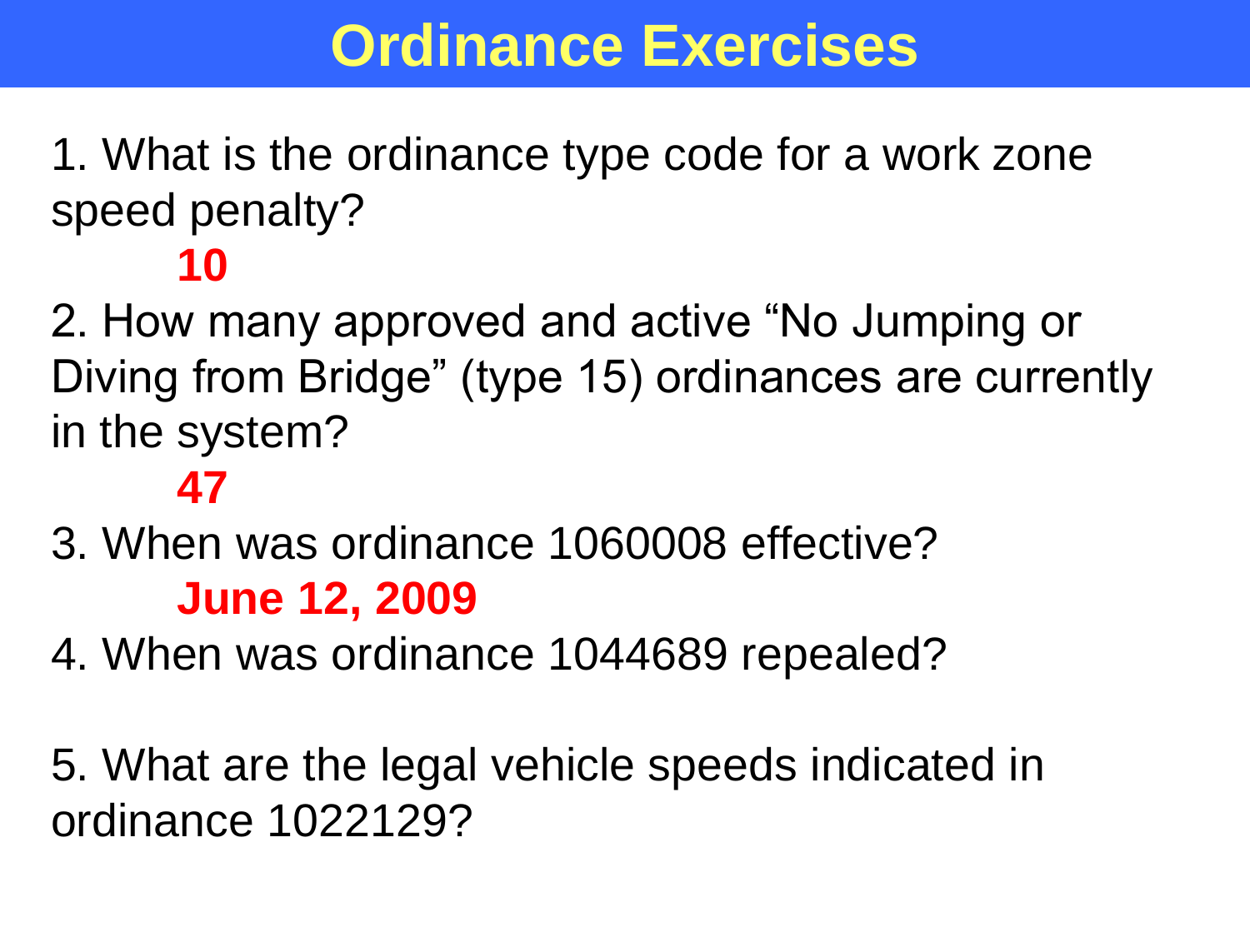1. What is the ordinance type code for a work zone speed penalty?

## **10**

2. How many approved and active "No Jumping or Diving from Bridge" (type 15) ordinances are currently in the system?

### **47**

3. When was ordinance 1060008 effective? **June 12, 2009**

4. When was ordinance 1044689 repealed? **August 30, 1991**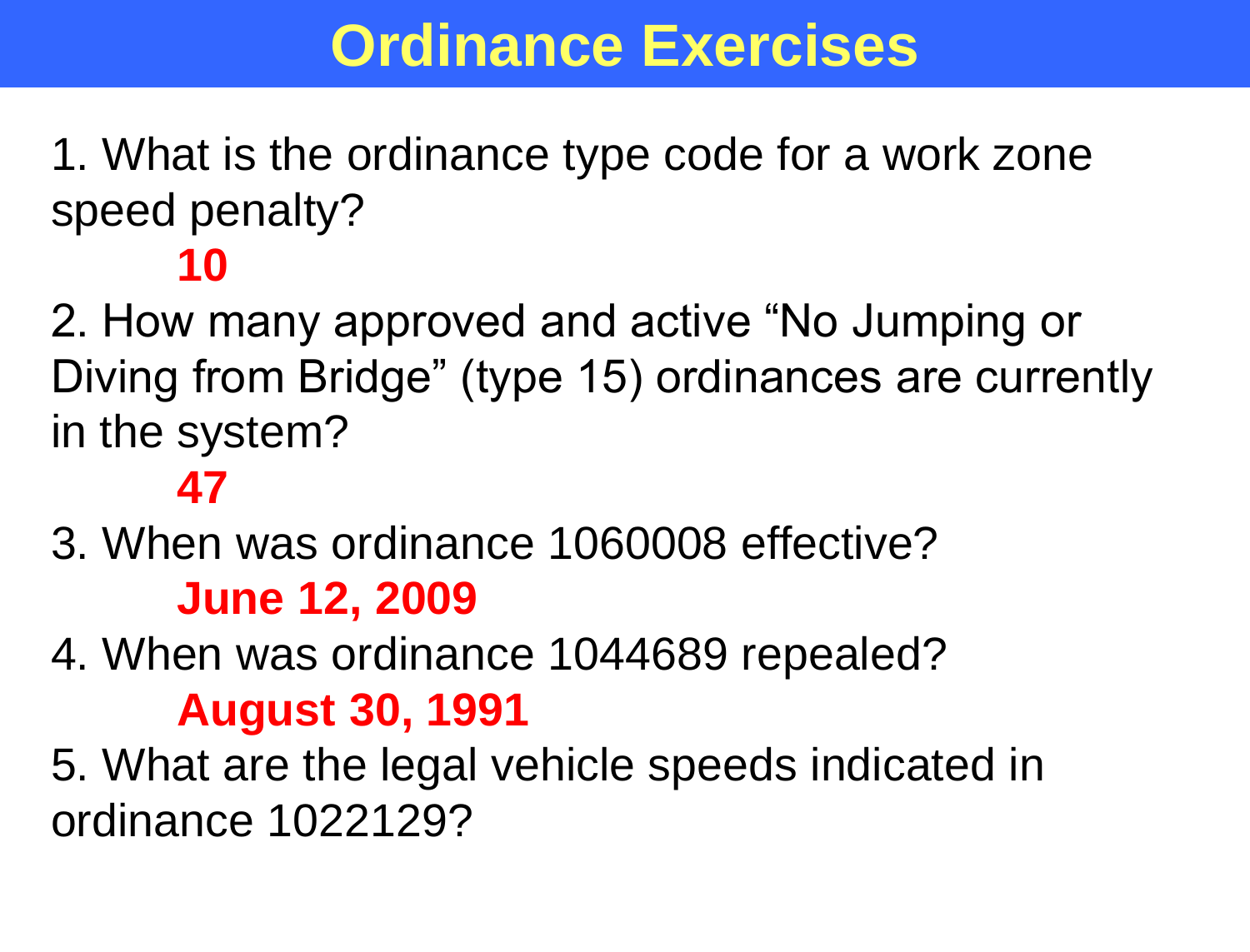1. What is the ordinance type code for a work zone speed penalty?

### **10**

2. How many approved and active "No Jumping or Diving from Bridge" (type 15) ordinances are currently in the system?

### **47**

3. When was ordinance 1060008 effective? **June 12, 2009**

4. When was ordinance 1044689 repealed? **August 30, 1991**

5. What are the legal vehicle speeds indicated in ordinance 1022129?

## **Cars: 55 MPH Trucks: 50 MPH**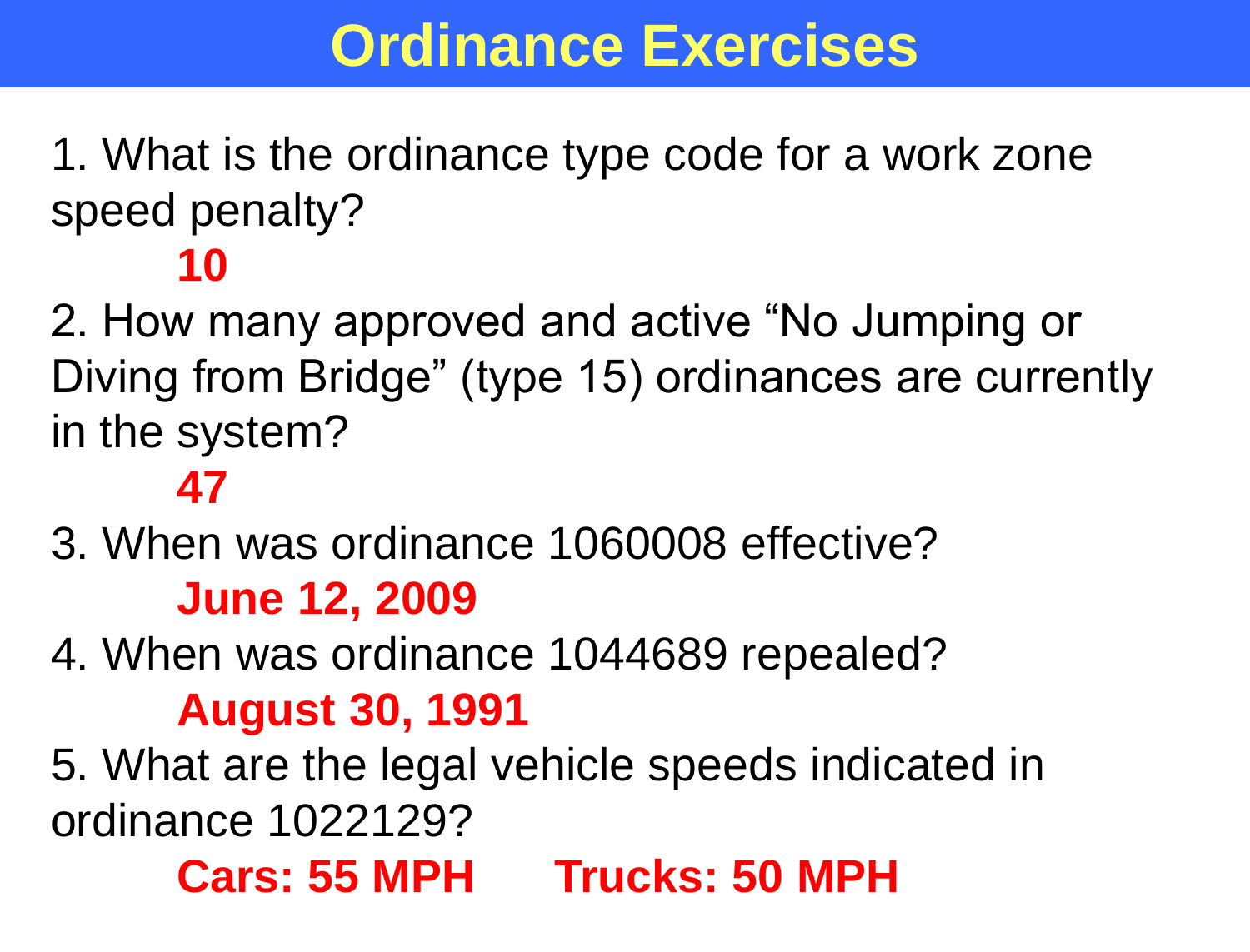## **Ordinance Resources**



**Employee Directory** 

**Ordinance Resources** 

**AASHTO** 

Staff contacts for Transportation Safety and Mobility.

PDF

PDF

PDF  $\frac{1}{2}$ 

#### **Ordinances**

Information regarding traffic ordinances, including speed limits, parking restrictions and other rules.

<sup></sup> ► Resources ► Traffic Safety ► Ordinances

#### Ordinances

Traffic ordinances include the maintenance and revision of speed zones, no parking zones, turning prohibitions, Truck routes, route changes, etc. The State Traffic Engineer is the approving authority for traffic ordinances, and the approval of specific ordinances is based on traffic engineering studies and is in accordance with North Carolina General Statutes.

#### **Ordinance Manual**

| UTUMIQIIUE IVIGHUGI                       |                                              | Bridge Postings - Primary Routes                     |
|-------------------------------------------|----------------------------------------------|------------------------------------------------------|
|                                           | Appendix A - Approval and Repeal Process.pdf | <b>MUTCD</b>                                         |
| Appendix B - TEAAS Information.pdf        |                                              | MUTCD (2009 NC Supplement)                           |
| Appendix C - Ordinance Mileposting.pdf    |                                              | NC League of Municipalities                          |
| Change Log.pdf                            |                                              | NC Office of Administrative Hearings -               |
| Chapter 01 - Introduction.pdf             |                                              | <b>Rules Division</b>                                |
| Chapter 02 - Parking Restrictions.pdf     |                                              | NCAC - Administrative Code                           |
| Chapter 03 - Speed Limits.pdf             |                                              | <b>NCGS - General Statutes</b>                       |
| Chapter 04 - Turn Prohibitions.pdf        |                                              | Posted and Rescinded Roads                           |
| Chapter 05 - Truck Ordinances.pdf         |                                              | Uniform Policies Relating to Traffic<br>Offenses     |
| Chapter 06 - Route Changes.pdf            |                                              |                                                      |
|                                           | Form 03 - Approval Authorization Request.pdf | <b>Contractor Resources</b>                          |
| Form 01 - Work Zone Ordinance Request.pdf |                                              | Checking Guidelines - Begin/End                      |
| Form 02 - Truck Restriction Request.pdf   |                                              | Adjustments                                          |
| <b>Ordinances</b>                         |                                              | Checking Guidelines - Feature Report<br><b>Edits</b> |
| Type                                      | Name                                         | <b>Checking Guidelines - Repeals</b>                 |
| ⊞ Year: 2012 (64)                         |                                              | Ordinance Mileposting Worksheet                      |
|                                           |                                              |                                                      |

**https://connect.ncdot.gov/resources/safety/Pages/Safety-Ordinances.aspx**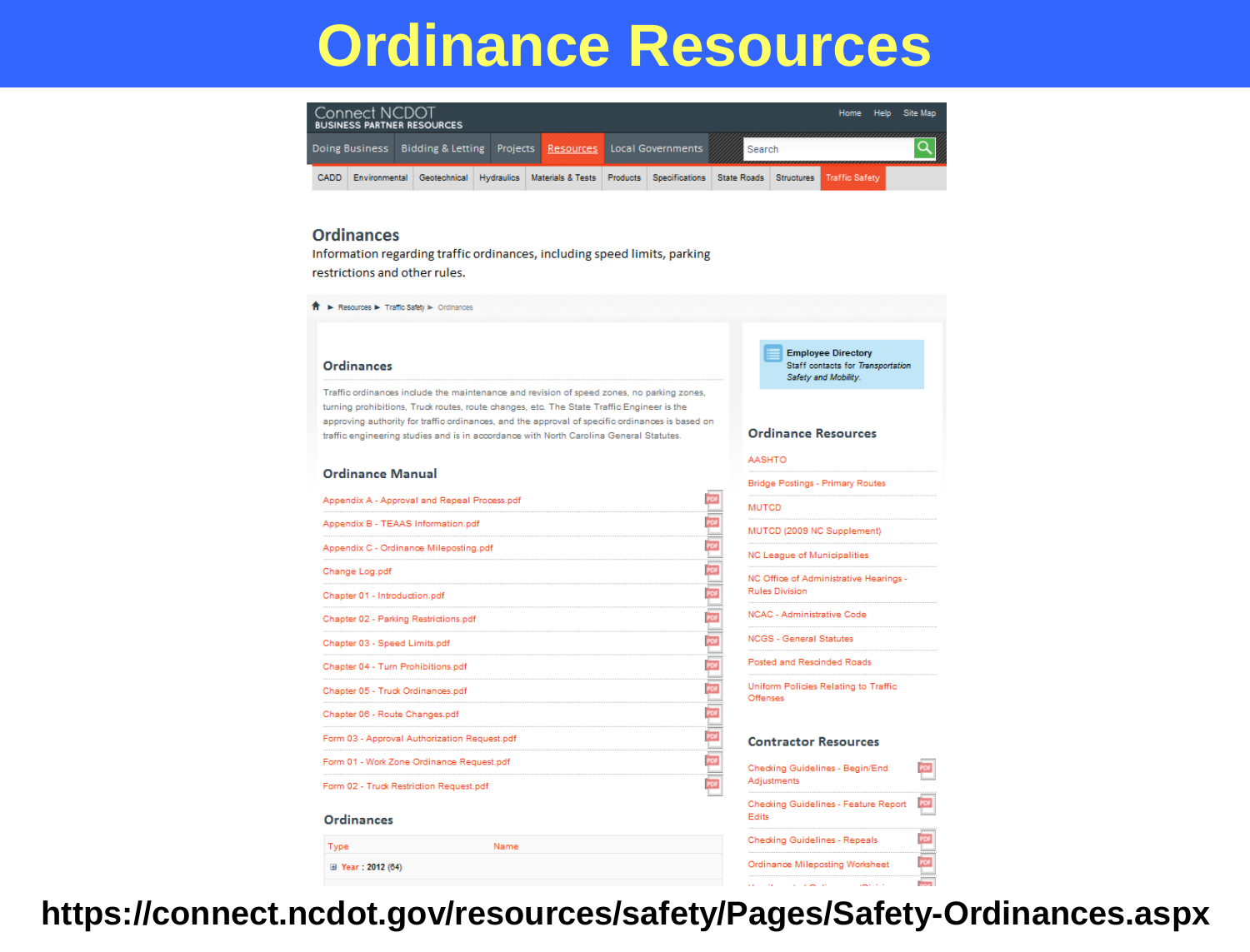## **Ordinance Packages**

#### **Ordinances**

|                           |      | ⊞ Year: 1991 (22)         |
|---------------------------|------|---------------------------|
| Type<br>⊞ Year: 2012 (64) | Name | ⊞ Year: 1990 (25)         |
|                           |      | ⊞ Year: 1989 (92)         |
| <b>ED Year: 2011 (63)</b> |      | ⊞ Year: 1988 (34)         |
| ⊞ Year: 2010 (65)         |      | <b>ED Year: 1987 (46)</b> |
| ⊞ Year: 2009 (57)         |      | ⊞ Year: 1986 (33)         |
| ⊞ Year: 2008 (89)         |      | <b>ED</b> Year: 1985 (34) |
| ⊞ Year: 2007 (140)        |      | ⊞ Year: 1984 (24)         |
| ⊞ Year: 2006 (159)        |      | <b>ED Year: 1983 (30)</b> |
| <b>■ Year: 2005 (60)</b>  |      | ⊞ Year: 1982 (26)         |
| ⊞ Year: 2004 (41)         |      | <b>■ Year: 1981 (27)</b>  |
| ⊞ Year: 2003 (66)         |      | ⊞ Year: 1980 (29)         |
|                           |      | ■ Year: 1979 (30)         |
| ⊞ Year: 2002 (82)         |      | ⊞ Year: 1978 (27)         |
| ⊞ Year: 2001 (69)         |      | ⊞ Year: 1977 (21)         |
| ⊞ Year: 2000 (90)         |      | ⊞ Year: 1976 (19)         |
| ⊞ Year: 1999 (94)         |      | ⊞ Year: 1975 (20)         |
| ⊞ Year: 1998 (66)         |      | ⊞ Year: 1974 (30)         |
| <b>ED Year: 1997 (64)</b> |      | ⊞ Year: 1973 (14)         |
| El Year: 1996 (69)        |      | ⊞ Year: 1972 (19)         |
| <b>ED</b> Year: 1995 (60) |      | ⊞ Year: 1971 (12)         |
| ⊞ Year: 1994 (79)         |      | ⊞ Year: 1970 (14)         |
|                           |      | <b>ED</b> Year: 1969 (12) |
| ⊞ Year: 1993 (46)         |      | ⊞ Year: 1968 (14)         |
| ⊞ Year: 1992 (48)         |      | <b>ED Year: 1967 (13)</b> |
| ⊞ Year: 1991 (22)         |      | ⊞ Year: 1966 (19)         |
| ⊞ Year: 1990 (25)         |      | ⊞ Year: 1965 (12)         |
| <b>ED Year: 1989 (92)</b> |      | ⊞ Year: 1964 (18)         |
|                           |      | ⊞ Year: 1963 (11)         |

⊞ Year: 1992 (48)

**https://connect.ncdot.gov/resources/safety/Pages/Safety-Ordinances.aspx**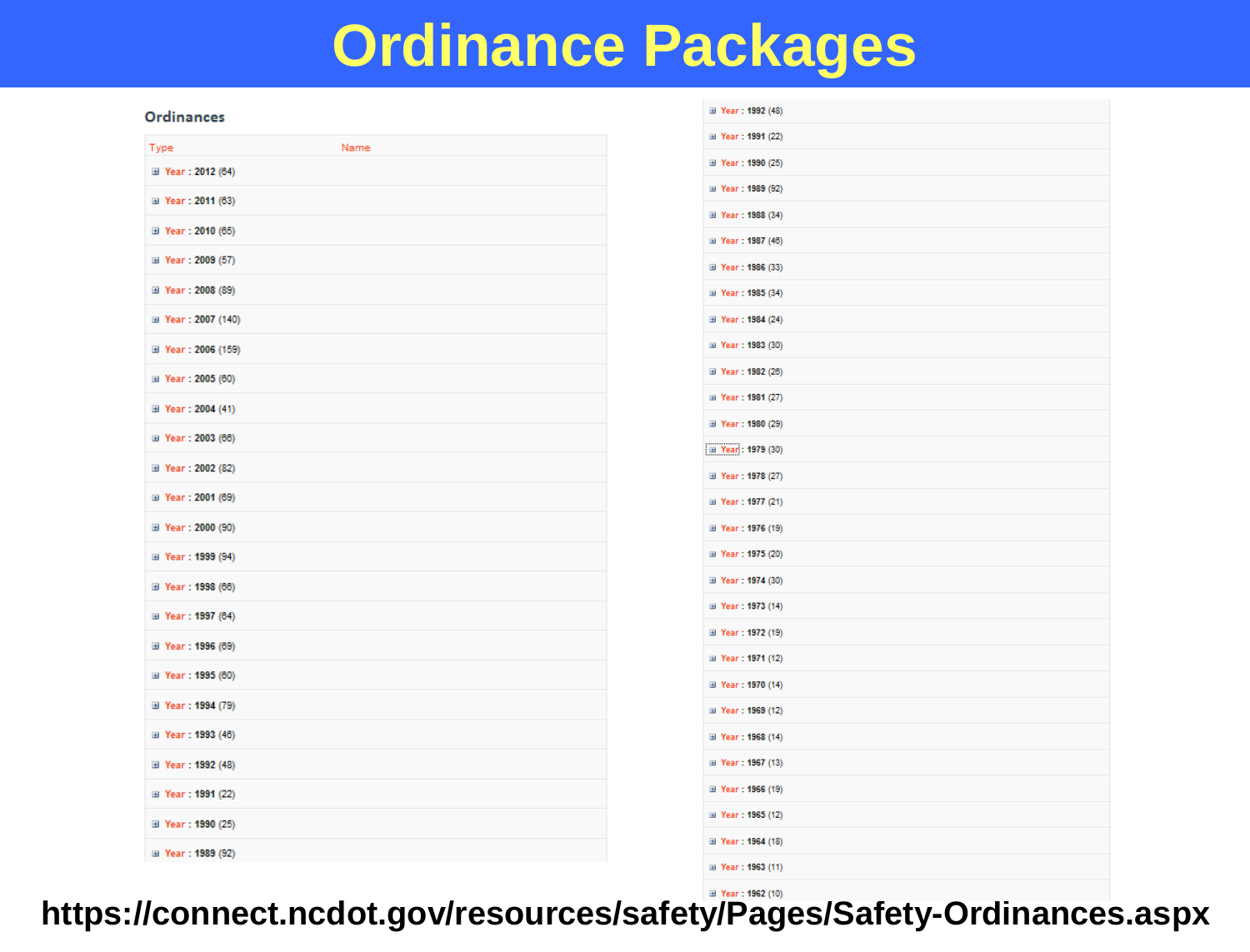# Ordinance Package Example

|                                                                                                                                                    | STATE OF NORTH CAROLINA                                                                                                                                                                                                     |
|----------------------------------------------------------------------------------------------------------------------------------------------------|-----------------------------------------------------------------------------------------------------------------------------------------------------------------------------------------------------------------------------|
|                                                                                                                                                    | DEPARTMENT OF TRANSPORTATION                                                                                                                                                                                                |
|                                                                                                                                                    | P.O. BOX 25201, RALEIGH, NC 27611-5201                                                                                                                                                                                      |
|                                                                                                                                                    |                                                                                                                                                                                                                             |
|                                                                                                                                                    | <b>CERTIFICATION OF RULEMAKING</b>                                                                                                                                                                                          |
|                                                                                                                                                    |                                                                                                                                                                                                                             |
| Certifying Agency:<br>Department of Transportation                                                                                                 |                                                                                                                                                                                                                             |
| Action:                                                                                                                                            | x<br>Adoption.<br>×<br>Report                                                                                                                                                                                               |
| GS 150A-1, 20-1.<br>Rule Summary.<br>School Speed Zone - Runal.<br>Necessary for public safety and wettere.<br>Effective Date:<br>January 22, 2010 | Public Hearing Not Required For This Action Under:<br>No Parking, Municipal Speed Zones, Runal Speed Zones, Work Zone Speed Limits, Work Zone Board Parady, No Left Turn.<br>Circumstances Requiring Rule Adoption, Repeal: |
| January 21, 2010<br>DATE                                                                                                                           | OFFICER SIGNAZURE<br>James, K. Lacy, P.E.<br><b>TYPED NAME</b><br>State Traffic Engineer<br>TITLE                                                                                                                           |

The foregring Highway Traffic Ordinances are hereby adopted in accordance with the General Statutes of North Gerolina (20-141, 1604-301 (a), 136-18 (6), b), 20-140 3, 136-39 (a, d), 20-141 (j2), 20-141.1, 136-18 (5), 136-89.58, 136-89.58 (5), 20-140.3 (5), 20-161 (a).

All the actions to the Highway Traffic Ordinances handn adopted are effective January 22, 2010 and are Identified as follows:

| ORDINANCE TYPE             | ADOPT | <b>REPEAL</b> |
|----------------------------|-------|---------------|
| No. Tackton                |       |               |
| Municipal Speed Zones      |       |               |
| Eural Speed fiones         | 57    |               |
| Work Song Speed Limits     |       |               |
| Nork Sono Speed Penalty    |       |               |
| No Laft Turn               | €ĭ.   |               |
| fichool Speed Suns - Miral | H.    |               |
| Total                      | 64    | $-10$         |

The Ohilaion Engineer for each affected Division shall cause to be erected appropriate signs including the action of the State Traffic Engineer and those ordinamies shall be in full force and effect from and after the erection of such signs.

January 21, 2010

DATE

OFFICER SIGNATURE

James, K. Lacy, P.E. **TYPED NAME** 

|                  |  | State Indic Engineer |
|------------------|--|----------------------|
|                  |  | TITLE                |
|                  |  |                      |
|                  |  |                      |
|                  |  |                      |
|                  |  |                      |
|                  |  |                      |
|                  |  |                      |
| January 21, 2010 |  | Page 17 of 17        |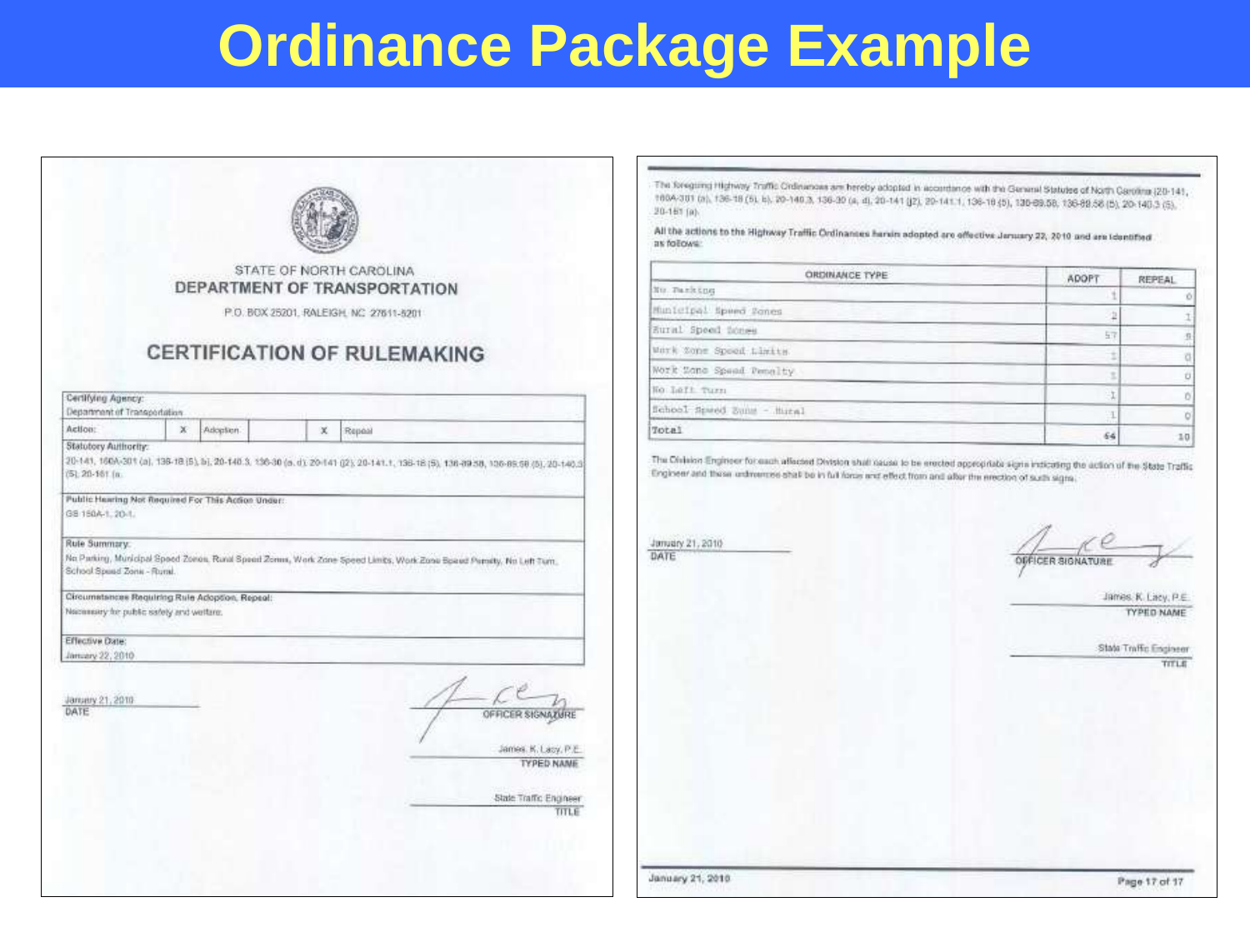## **Route Changes**



Inventoried Routes:

US 70 (HO = US 70)

Inventoried Routes:

US 70 (HO = US 70) US 70 BUS (HO = US 70 BUS) US 70 (HO = US 70 BUS)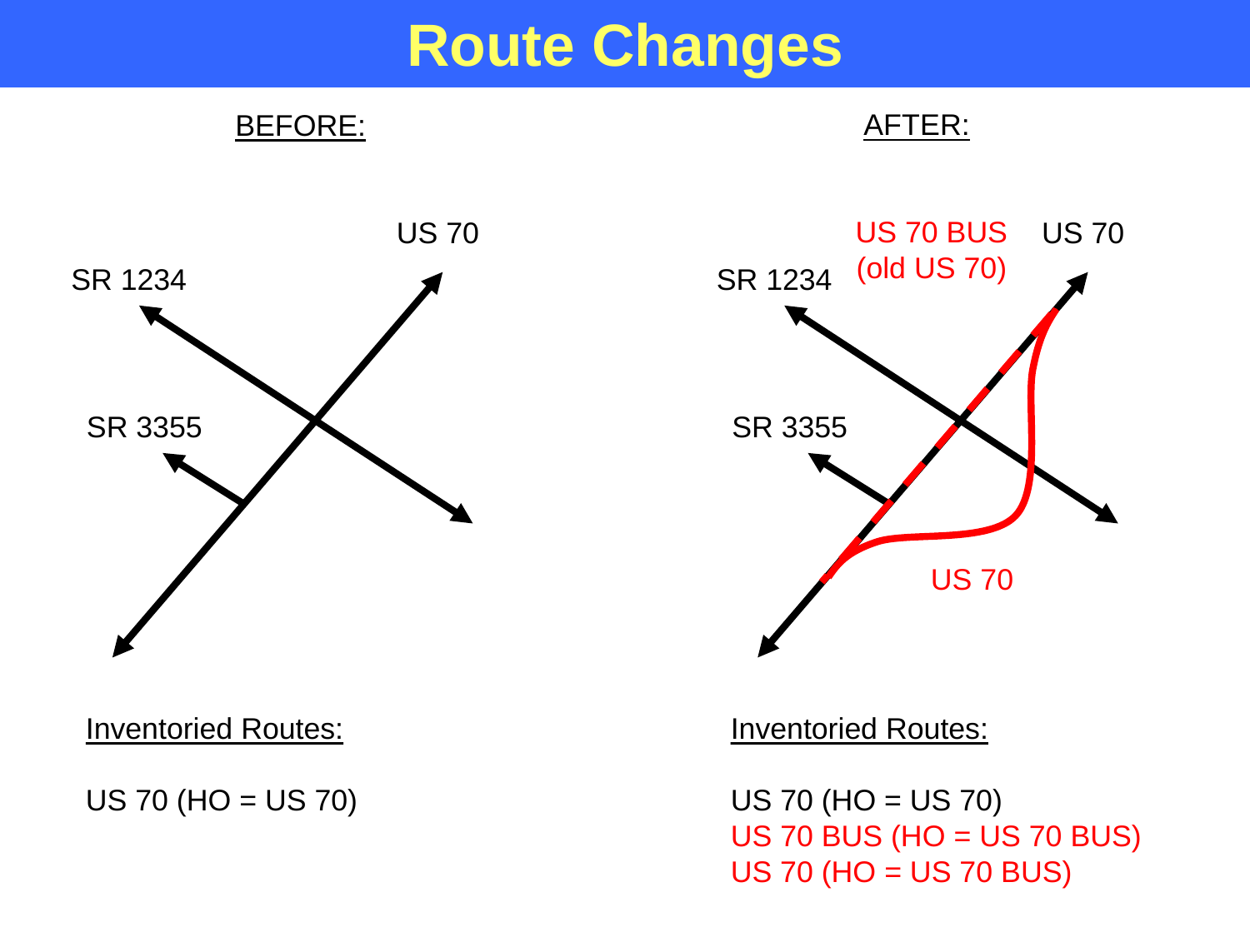# **Route Changes (cont.)**



#### **Route Changes**

Proposed route changes, rules, criteria and resources for requesting a route change.

| <b>If It is incomined a literal opinion of the community of the community</b> |                                                                      |
|-------------------------------------------------------------------------------|----------------------------------------------------------------------|
| <b>Rules and Criteria</b>                                                     | <b>Route Change Resources</b><br><b>Division Engineer DE Letters</b> |
| Route Change Request Form.pdf                                                 |                                                                      |
| Route Change Request Segment Worksheet.zip                                    |                                                                      |
| Ordinances.aspx                                                               |                                                                      |
| Rules for Interstates.aspx                                                    |                                                                      |
| Rules for NC Routes, aspx                                                     |                                                                      |
| Rules for SR Routes.aspx                                                      |                                                                      |
| Rules for US Routes.aspx                                                      |                                                                      |

#### **Proposed Route Changes**

| <b>Proposed Routes</b>  | County/Counties    | <b>Divisions</b> | Map(s)        | Diagram(s)              | More Information        | <b>Status</b> |
|-------------------------|--------------------|------------------|---------------|-------------------------|-------------------------|---------------|
| 173 Connector           | Guilford           | 7                | $1 - 5110$    |                         | 173 Con                 | <b>FHWA</b>   |
| 174 (future)            | Guilford; Randolph | 7.8              | R-2606        | R-0609<br>R-2606        | 174                     | <b>FHWA</b>   |
| 174 (future)            | Forsyth; Guilford  | 7.9              | 174           |                         | 174                     | <b>FHWA</b>   |
| 785                     | Guilford           | 7                | 1785          |                         | 1785                    | <b>FHWA</b>   |
| <b>NC 55</b>            | Harnett            | 8                | <b>NC 55</b>  | $1 - 5010$              | <b>NC 55</b>            | Ordinances    |
| US 29, US 70, NC<br>150 | Davidson           | 9                | $1 - 2304$    | US 29, US 70, NC<br>150 | US 29, US 70, NC<br>150 | Requested     |
| <b>US 311</b>           | Rockingham         | 7                | <b>US 311</b> |                         | <b>US 311</b>           | Requested     |
| <b>US 501</b>           | Person             | 5                | R-2241        | R-2241                  |                         | Requested     |

#### **Approved Route Changes**

| Road Type | Name of Route County Name            | Change One | Change Two Change Three | Change Four |
|-----------|--------------------------------------|------------|-------------------------|-------------|
|           | El Road Type : Interstate (18)       |            |                         |             |
|           | El Road Type: NC Routes (209)        |            |                         |             |
|           | <b>El Road Type: SR Routes (183)</b> |            |                         |             |
|           | El Road Type : US Routes (224)       |            |                         |             |
|           |                                      |            |                         |             |



© North Carolina Dept. of Transportation | Privacy Statement | Accessibility

**https://connect.ncdot.gov/resources/safety/Pages/Route-Changes.aspx**